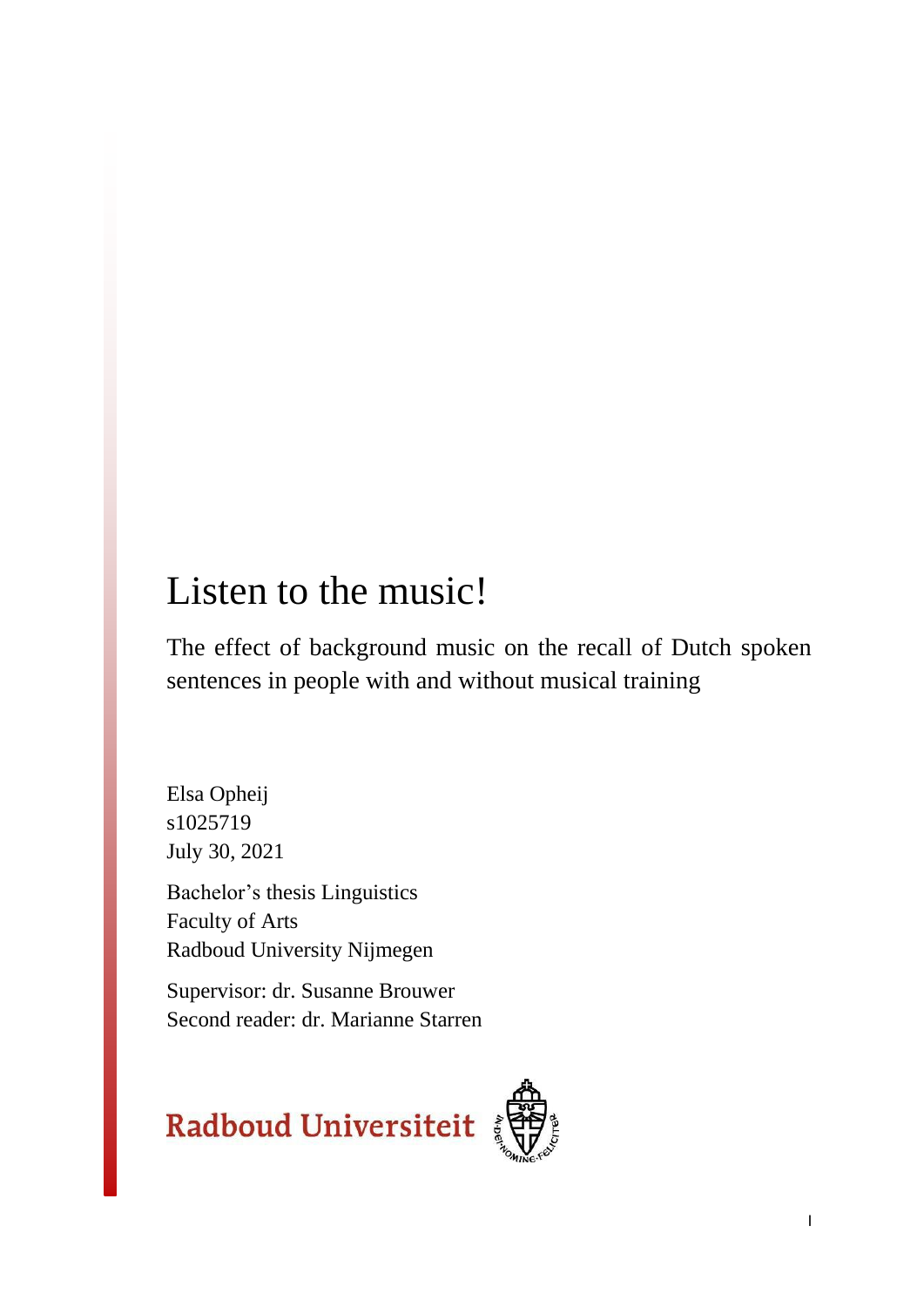## <span id="page-1-0"></span>Preface

Before you lies the thesis "Listen to the music!<sup>1</sup> The effect of background music on the recall of Dutch spoken sentences in people with and without musical training", which I have written during the months April to July of 2021.

Music never ceases to inspire me. I enjoy listening to music of all kinds of genres, but I also love making music myself. After many years of musical training for playing the flute, I started to play a bit of guitar, ukulele, and piano. For this reason, I wanted to partly focus my thesis on the impact music and musical training can have.

When following the course Introduction to Psycholinguistics during my second bachelor year, taught by my supervisor, the field of psycholinguistics first sparked my interest. I was amazed by the fascinating results of studies conducted to get a better idea of how language and thought are connected. In the continuation of my studies, I began to focus more and more on this area of research.

I would love to thank dr. Susanne Brouwer, my supervisor, for sparking my interest in the field of psycholinguistics in the first place, but most importantly for her indispensable advice and flexibility, for sharing her knowledge, and for helping me in any way possible during my thesis period. The dataset of Cooper, Brouwer, and Bradlow (2015) has saved me a lot of puzzling, as did the two scripts for Praat (Boersma, 2001) and the sentence stimuli provided by Susanne. I had a wonderful time discussing the best plan of approach for my research and it was fun to have someone correct *my* grammar for once. I am very thankful for you accepting my request to be my thesis supervisor.

I also want to thank dr. Marianne Starren for fulfilling the role of second reader for my thesis, after having only just finished being my internship supervisor for months.

Next, I would really like to thank my partner Simon Pingen for sharing his knowledge of music from a music therapist point of view, for his help in producing the music fragments I used for my thesis, and for his love and support throughout the past couple of months.

Without the respondents that have taken the time to fill out my questionnaire, I would never have been able to find such interesting results. A very big thank you to everyone who has helped me to write my thesis in this way.

Lastly, I would like to show my gratitude to all my dear friends and family members for asking how I was doing, for being interested in my research whenever I was talking about it, for always trying to find an answer to my many questions and for generally being there for me. My parents and sister deserve a particular note of thanks for supporting me by showing genuine interest and asking critical questions, by helping me make decisions, and by functioning as my spelling checkers and Excel helpdesk.

I have truly enjoyed writing my thesis these past few months, and I hope you enjoy reading about my research.

Elsa Opheij

Nijmegen, July 16, 2021

 $1$  "Listen to the Music", a song by The Doobie Brothers (The Doobie Brothers, 1972).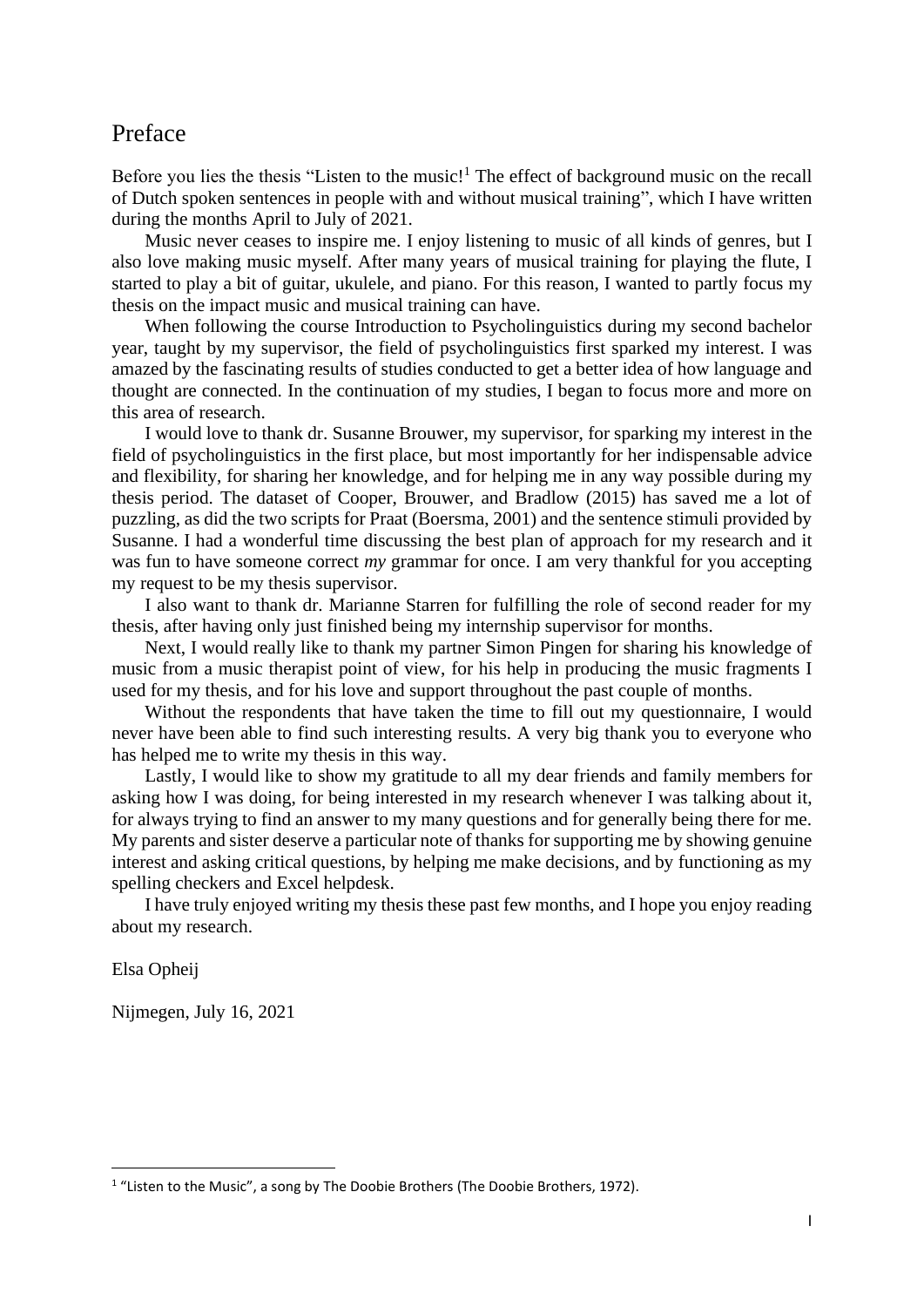## <span id="page-2-0"></span>Table of contents

| $1_{-}$        |  |
|----------------|--|
| 1.1            |  |
| 1.2            |  |
| 1.3            |  |
| 1.4            |  |
| 2.             |  |
| 2.1            |  |
| 2.2            |  |
| 2.3            |  |
| 2.4            |  |
| 3.             |  |
| $\mathbf{4}$ . |  |
|                |  |
|                |  |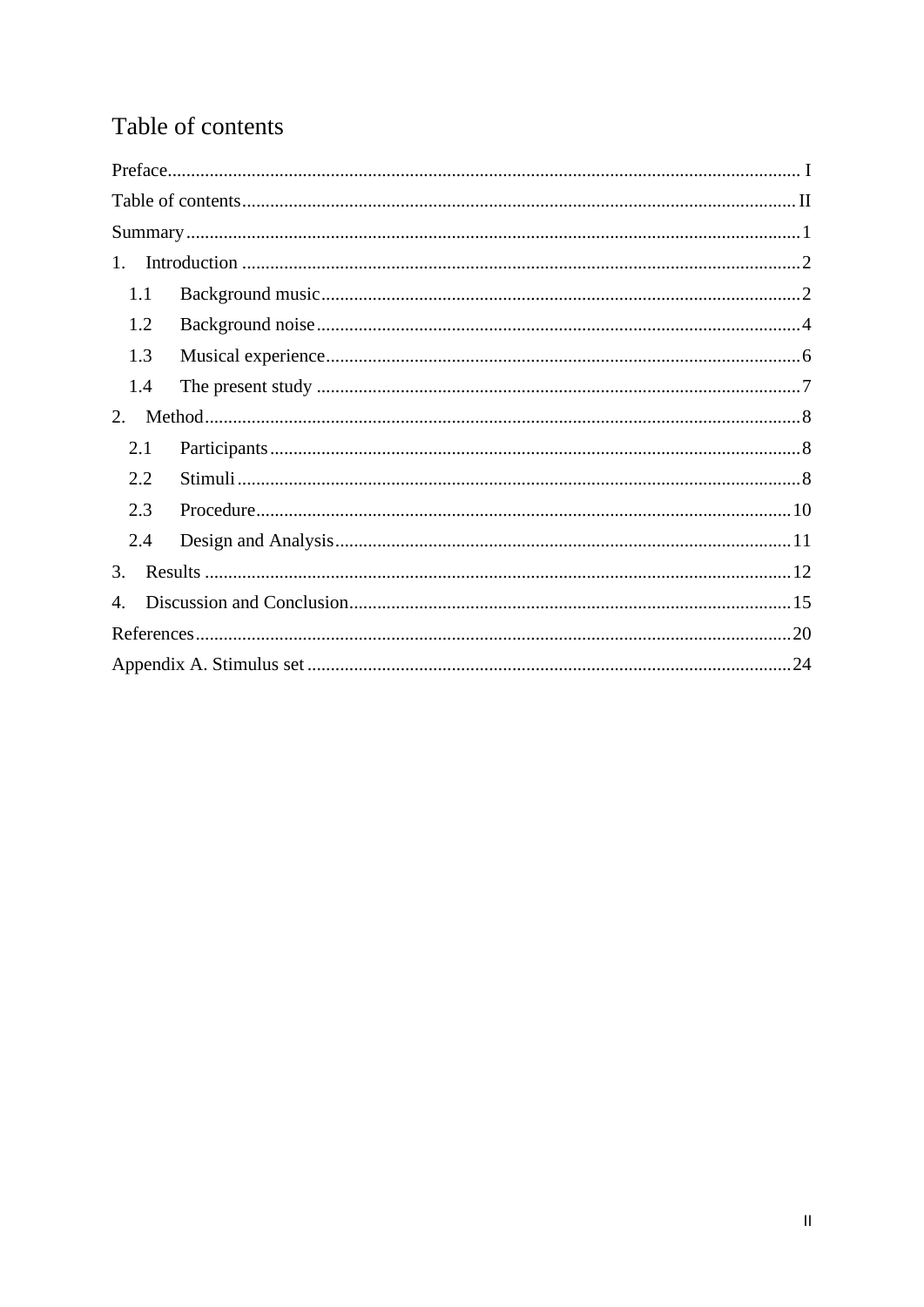## <span id="page-3-0"></span>Summary

Previous research has found that spoken words and background noise are stored collectively in working memory, as congruency in background noise had a facilitating effect on recall performance (Cooper et al., 2015). The aim of the current study was to examine the effect of background music on memory in people with and without musical training. 45 native Dutch participants were tested on a continuous recognition memory paradigm in which Dutch spoken sentences were presented together with background music, for which the congruency (congruent or incongruent background music) and lag value (lag 4, 8, or 16) was manipulated.

The results showed that accuracy was influenced by both the lag and the congruency in background music for both presentations of a spoken sentence. Performance was higher for the congruent condition (same background music) than for the incongruent condition (different background music), suggesting that speech and background music are collectively stored in working memory. In addition, a lower lag value resulted in a higher accuracy on the task. Finally, performance was not influenced by musical training, although this lack of an effect could have been due to methodological limitations. Taken together, these results demonstrate that background music had a facilitating effect on recall performance, suggesting that spoken sentences and background music are stored collectively in working memory.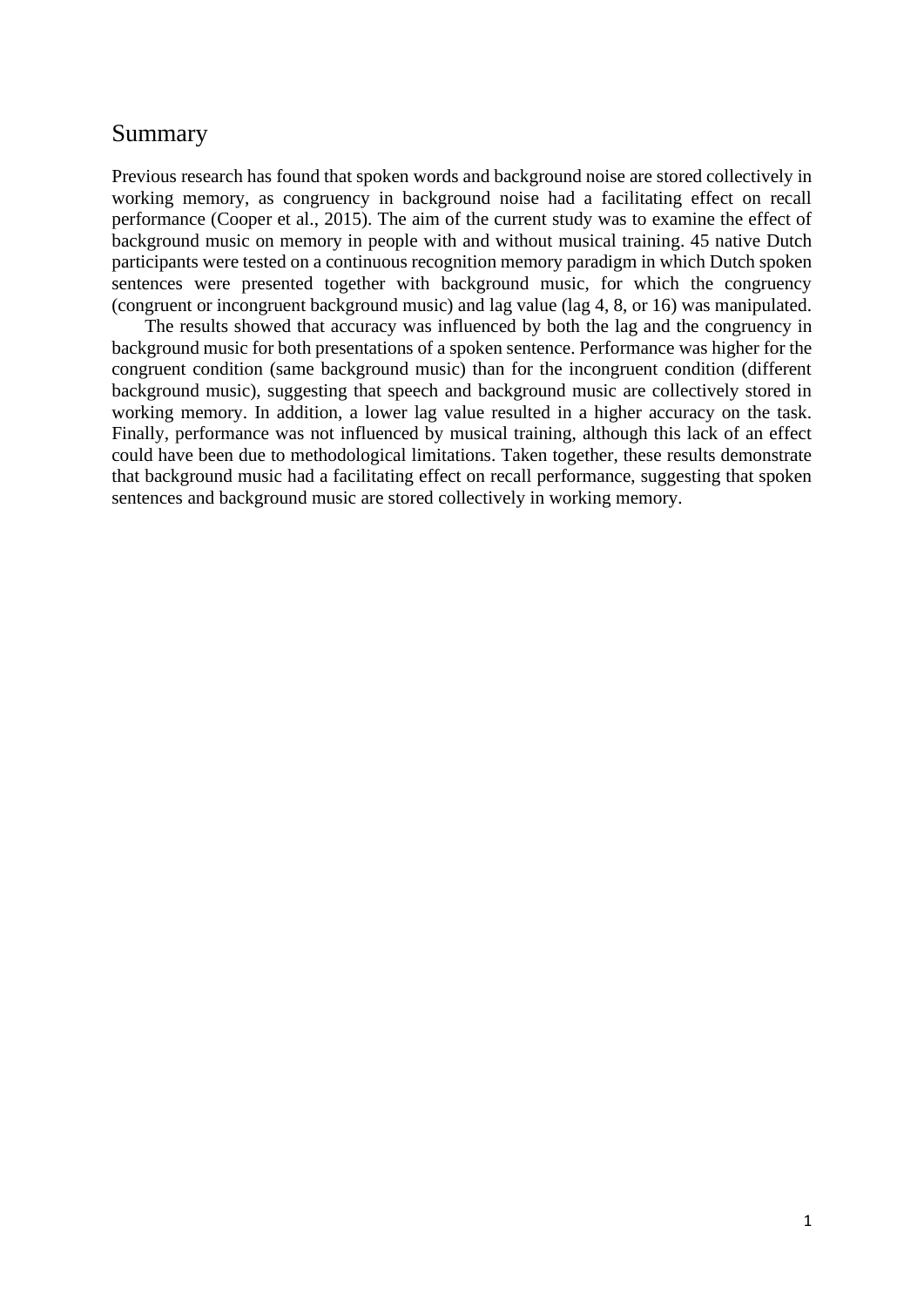## <span id="page-4-0"></span>1. Introduction

When wandering through shops, having dinner at a restaurant or having drinks at a party, it is not uncommon to hear music playing in the background. Music is frequently experienced in people's everyday lives, and even companies have started to use specially produced 'jingles' as an effective marketing tool besides visual promotion material. Particularly when in conversation in social settings, one might not even notice the presence of background music. Overall, people are perfectly capable of having a conversation in background music. One can choose to focus attention on a specific sound input, for instance a particular voice, and selectively listen to only this source of sound, so music is not necessarily forming an obstacle in communication. Being able to understand speech in the presence of speech input from a different source is known as the 'Cocktail party effect' (Cherry, 1953).

Instead of filtering out this music from the input signal, music can also be used in a positive way. Background music has, for example, been proven to aid in study productivity, comprehension and cognitive functions such as memory. The latter is of particular interest in the current study.

The aim of this research was to study the effect of background music on recall memory in people with and without musical training. The relevance of the current study is that investigating whether background music can indeed promote memory would allow for a broader application of background music to boost memory performance.

#### <span id="page-4-1"></span>1.1 Background music

The role of background music on communication can be positive as well as negative. For example, Götell, Brown, and Ekman (2002) stated that in the absence of background music, caregivers of people with severe dementia were mostly explaining and narrating, and difficulty was experienced in understanding each other. When in presence of background music, however, the patient and caregiver better understood one another and the instructing and narrating behaviour of the caregiver decreased. In this case, music thus aided comprehension in conversation.

In contrast, multiple studies have shown a negative effect of background music on speech intelligibility (e.g., Scharenborg & Larson, 2018a; Scharenborg & Larson, 2018b). Scharenborg and Larson (2018b) have studied how specific properties of music impact speech processing. Dutch participants listened to Dutch words accompanied by background music (with a low or high level of complexity). Music with a higher level of complexity appeared to have a negative effect on word recognition ability, and thus interferes with comprehension of speech.

Next to the studies on the effect of music on communication or speech intelligibility, several other studies have investigated the impact of background music on studying in general. These studies have also found positive and negative effects. More specifically, study productivity (e.g., Jäncke & Sandmann, 2010; Lehmann & Seufert, 2017; Shek & Schubert, 2009) and reading comprehension in background music (e.g., Hilliard & Tolin, 1979; Thompson, Schellenberg, & Letnic, 2012; Hu, Li, & Kong, 2019) have been frequently investigated. A positive effect of music on study productivity and reading comprehension is in line with the mood-arousal hypothesis, which states that a person's mood, arousal, and cognitive performance can be affected by listening to enjoyable music (e.g., Thompson, Schellenberg, & Husain, 2001; Hallam, Price, & Katsarou, 2002; Lesiuk, 2005). Hallam et al. (2002) found an effect of mood and arousal on performance. They studied performance of participants on an arithmetic and on a memory task in presence of calming music, unpleasant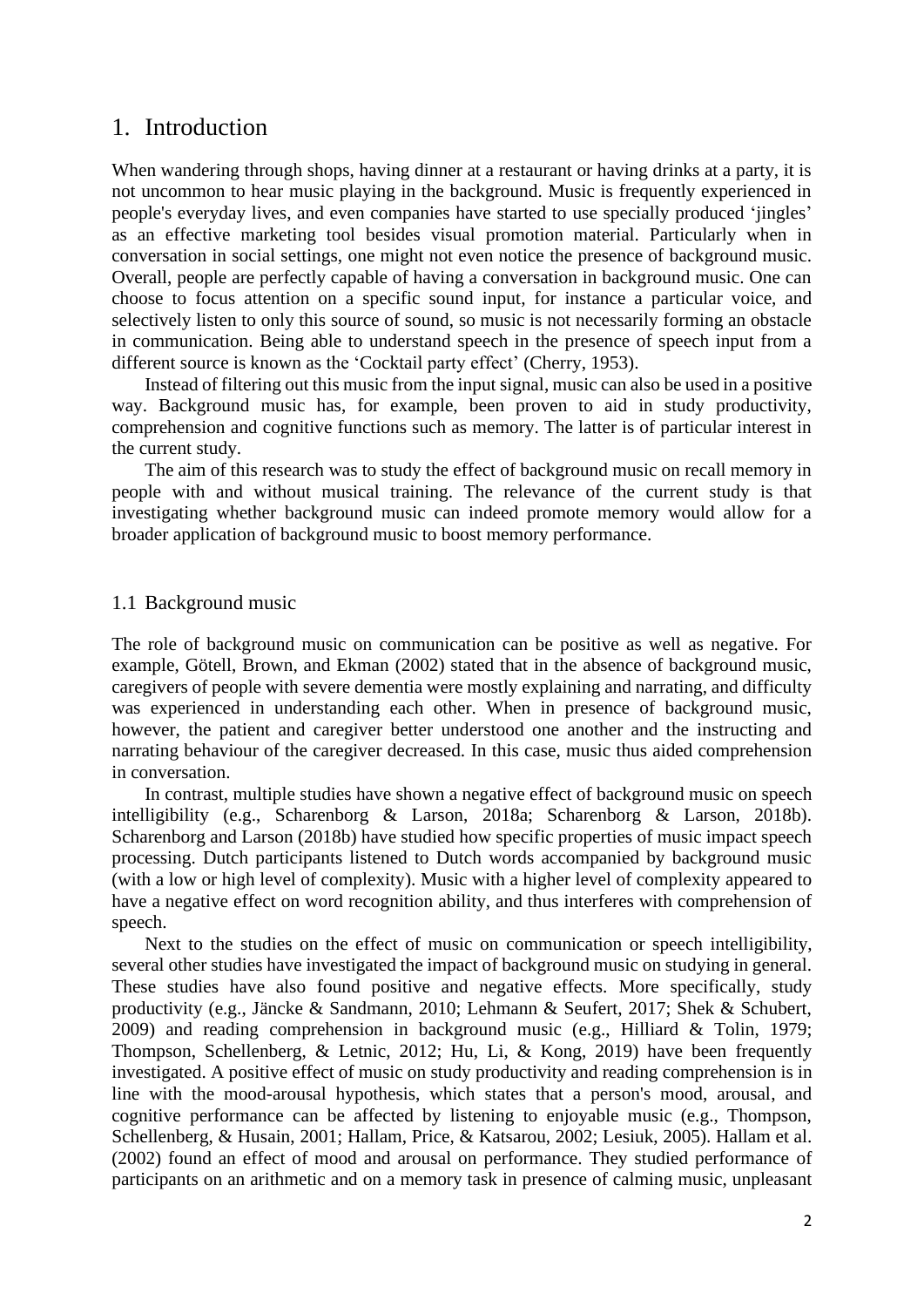and arousing music, or no music. The results showed that when presented with calming music, accuracy for both tasks was higher than for the no-music condition. Unpleasant music led to lower performance on the memory task. These results indicated that arousal and mood played a role in the effect of music on the performance on both tasks, as a difference in the perceived mood and arousal resulted in a different outcome.

On the other hand, some studies have proposed that music is distracting a person from their task and thus limits their cognitive resources to fulfil this task and therefore results in decreased performance, which is in line with the cognitive load theory (e.g., Anderson & Fuller, 2010; Pool, Koolstra, & van der Voort, 2003; see also Brouwer et al., in press).

Besides the mood-arousal-hypothesis, the Mozart effect (Rauscher, Shaw, and Ky, 1993) indicates that learning is aided by background music. Rauscher and colleagues found a better performance on spatial tasks for participants that had listened to part of a Mozart sonata than participants who had not listened to music. Replication of these results has, however, been found to be difficult (e.g., Steele, Bass, & Crook, 1999; Pietschnig, Voracek, & Formann, 2010). Thompson et al. (2001) stated that the Mozart effect can be seen as an artefact of mood and arousal, as this effect disappeared when scores of mood and arousal were equalised for all participant groups (Mozart, Albinoni, or no music condition). Participants scored higher on a test of spatial abilities when having listened to a Mozart sonata than in the no music condition, but no positive effect of exposure to music was found when participants listened to a musical fragment by Albinoni. Participants in the Mozart condition scored higher on positive mood and arousal and lower on negative ratings than participants in the Albinoni condition. The authors thus argued that the Mozart effect can be explained by the mood and arousal levels of the participants.

A number of studies have specifically investigated the effects of background music on verbal memory (e.g., Smith, 1985; Balch, Bowman, & Mohler, 1992; Anderson et al., 2000; Kang & Williamson, 2014). This is of particular interest for the current study as its aim is to investigate whether the presence of background music can positively affect recall of spoken words. First of all, Anderson et al. (2000) reported on the effect of using background music to enhance spelling word retention by elementary students. Data after the intervention displayed that using background music had enhanced students' spelling word retention. By listening to music, the students were able to concentrate, relax and revisualise spelling words, which improved their spelling word retention skills.

Secondly, Smith (1985) studied the effect of congruency in background music on memory. Participants performed a two-phased task of recalling a learned list of words after 48 hours. When learning the list of words, participants heard either one of two background music options (Mozart piano concerto or jazz selection) or no music as a control condition. After 48 hours, the participants were asked to recall the list of words. The acoustic background was either constant or different between both the learning and recall phase. As predicted, the results of this experiment suggested that background music leads to context-dependent memory. When the participant heard background music during the learning session and this music was consistent with the background music during the recall phase, the participant performed better at recalling of the list of words compared to when the music was removed or changed. When the participant performed the learning phase in the quiet condition, reinstatement of this background sound did not facilitate recall, and neither did introduction of a new acoustic background. When the learning session took place with background music, recall performance was not worse when changing the music compared to removing the music. Thus, music had a positive effect on recall rather than a negative effect due to distraction from the task by a changing background sound.

Thirdly, Balch et al. (1992) have studied context-dependent memory in immediate and delayed word recall, focussing on presenting words in a musical context (classical music, jazz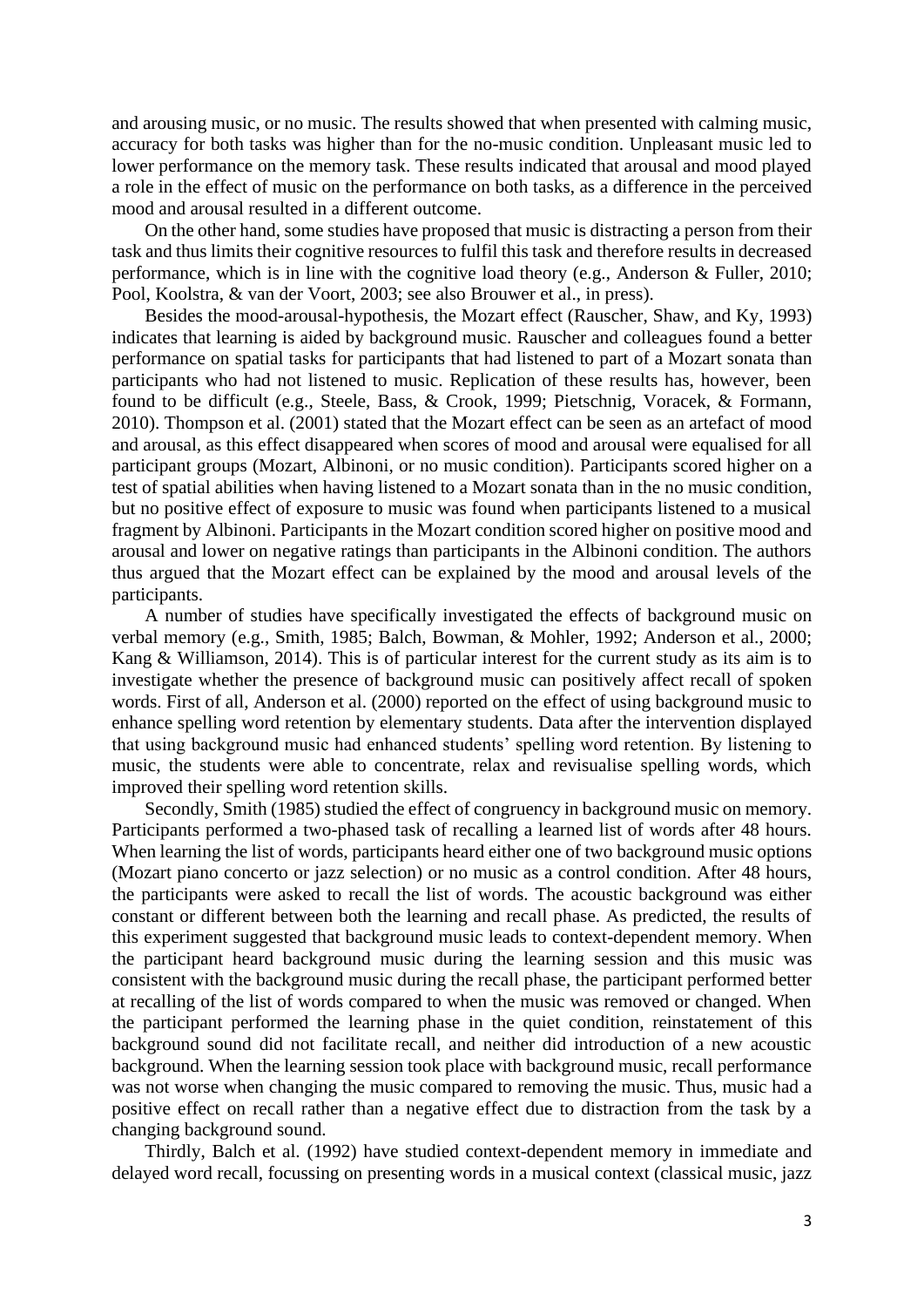music) or without music present. The results showed no evidence for a sufficient facilitation effect caused by the same musical cue, though evidence for a significant context dependency was found for immediate recall. This means that presenting the same musical cue during recall did not result in the participants remembering more words than when no music was provided at all, but the participants did remember significantly more words with a congruent musical cue than with an incongruent musical cue.

Concerning the level of familiarity with the background music, De Groot and Smedinga (2014) found that being familiar with the background music had a short-term effect on vocabulary learning. Participants learned vocabulary in a foreign language with vocal music in a familiar or unfamiliar language, or without any music. When tested immediately after the training, participants scored higher on the familiar language music condition than on the unfamiliar language music condition (see also Hilliard & Tolin, 1979; Chew et al., 2016). This effect was, however, no longer visible one week after training.

Unlike De Groot and Smedinga (2014), both Smith (1985) and Balch et al. (1992) have used only instrumental music (i.e., lyrics are absent). It is reasonable to choose this method, as it has been suggested that background music with lyrics limits the cognitive semantic capacity. Lyrics in songs can be seen as meaningful language, which has an inhibitory effect on the processing of other semantic tasks (e.g., Shih, Huang, & Chiang, 2012). Lyrics are an example of informational masking (e.g., Brouwer et al., 2012; Scharenborg & Larson, 2018). A distinction between two kinds of masking was made by Pollack (1975): informational masking and energetic masking (see also Kidd et al., 2008; Brouwer, 2017). The latter concerns the audibility of speech, and information is lost because of spectral and temporal overlap between the signal and the noise. For informational masking, in contrast, both signal and noise can be audible, but it is more difficult to distinguish between both sound inputs because of for instance linguistic or attentional factors.

One of the causes of informational masking occurring is that too little cognitive resources are available for processing the target speech as the cognitive capacity is partly used for processing the masker (e.g., Mattys et al., 2012; Shinn-Cunningham, 2008). In this light, Brouwer et al. (2012) found that speech intelligibility was lower when target speech occurred with meaningful background babble than when occurring with anomalous background babble, suggesting that meaningful background speech makes a bigger appeal to the cognitive capacities than arbitrary speech. This higher speech intelligibility in an arbitrary speech condition was, however, not always found (e.g., Calandruccio, Dhar, & Bradlow, 2010; Tun, O'Kane, & Wingfield, 2002).

In sum, though results can be ambiguous, background music can have an effect on intelligibility and comprehension (Scharenborg & Larson, 2018a; Scharenborg & Larson, 2018b), on study productivity (Jäncke & Sandmann, 2010; Lehmann & Seufert, 2017; Shek & Schubert, 2009), on reading comprehension (Hilliard & Tolin, 1979; Thompson et al., 2012; Hu et al., 2019), and on memory (Smith, 1985; Balch et al., 1992; Anderson et al., 2000; Kang & Williamson, 2014). Familiarity with the music fragments possibly influenced results (De Groot & Smedinga, 2014; Hilliard & Tolin, 1979; Chew et al., 2016).

#### <span id="page-6-0"></span>1.2 Background noise

Multiple studies have targeted another type of background acoustics – that is, background noise, like filtered white-noise and pure-tone samples (Cooper et al., 2015), and asked the question whether the memory representations of language input and background noise are integrated. Input of language consists of two types of information. First, linguistic information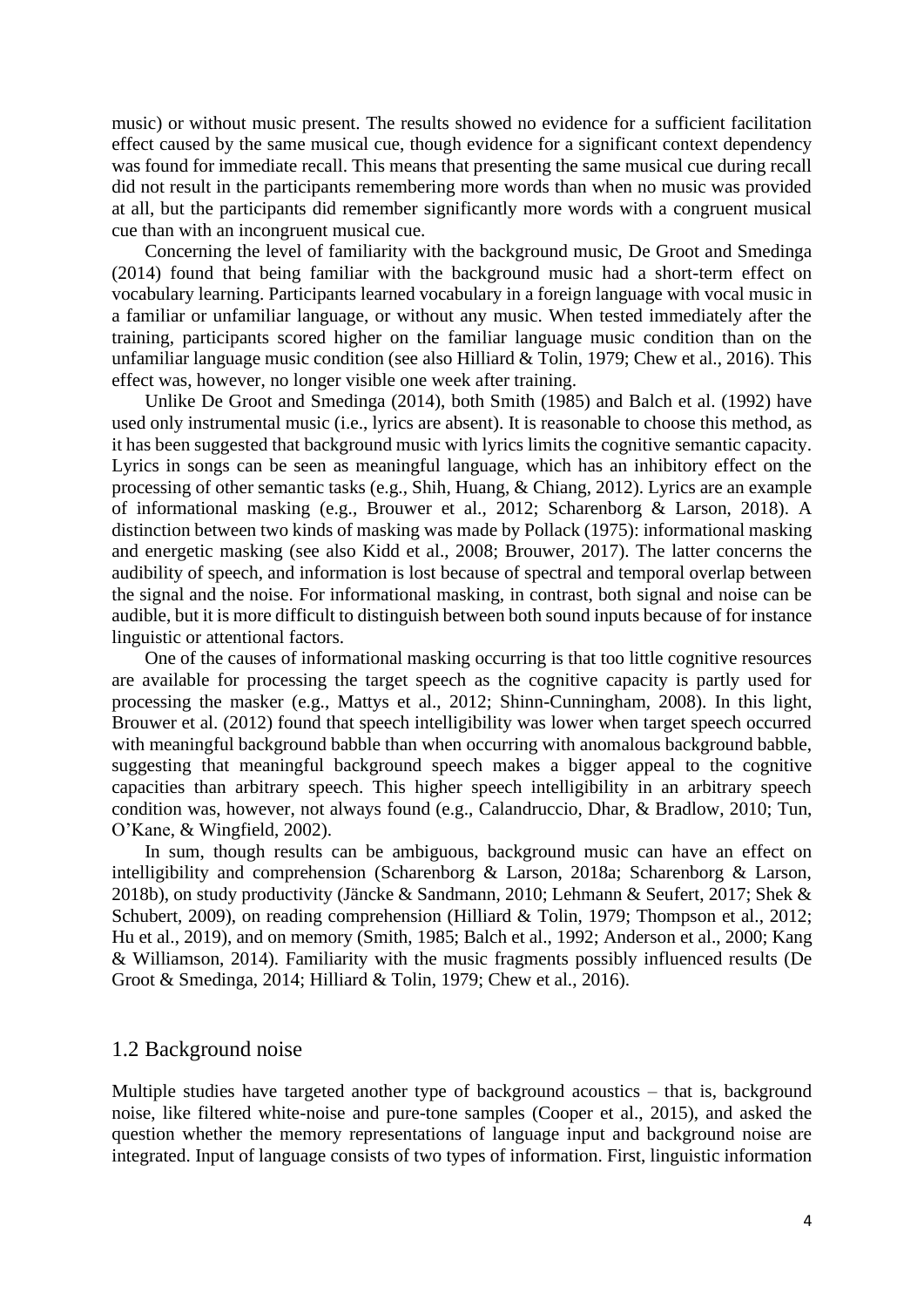is encoded by spoken language, which includes the phonological, morphological, syntactic, and semantic information that is provided.

Secondly, speaker-specific properties, pertaining to the identity of the speaker, are known as indexical information. This can be seen as the medium through which the linguistic information is conveyed (Levi & Pisoni, 2020). Abercrombie (1967, in Levi & Pisoni, 2020) differentiated between three types of indexical properties: 1) properties indicating group membership (e.g., regional dialect and social aspects), 2) individual properties (e.g., age, gender, and size of speech organs), and 3) properties of personal states that are prone to change (e.g., emotions, speaking rate, and fatigue). The indexical information plays a major role in the realisation of speech, as this information is subject to many varieties within as well as between speakers (Borrie et al., 2013). Listeners can distinguish between linguistic and indexical information when presented with a speech signal in which the two are combined.

McLennan and Luce (2005) have shown that details about a speaker are retained in memory, which leads to indexical effects. They found that memories of indexical information resulted in an improved accuracy or response time for items repeated in the same voice in contrast to items repeated in a different voice. Hence, congruency in indexical properties facilitated memory, which suggests that linguistic and indexical information are stored collectively in verbal memory.

Background music can be seen as another type of indexical property. Pufahl and Samuel (2014) presented participants with words, accompanied by environmental sounds, and participants were asked to indicate for each item whether the word was animate or inanimate. When the words were later presented again, identification was restricted if the voice or the sound had changed. Results showed that an incongruent voice or environmental sound led to a lowered performance in comparison to the congruent condition. This suggested that background information can be stored in memory and that it can have a facilitating effect on successive speech perception. The mental lexicon does not make a distinction between linguistic and indexical information. Instead, representations of words and other sounds (the latter being a form of indexical property) are collectively stored in this memory system.

Note that Pufahl and Samuel (2014) mentioned a critical difference between explicit and implicit recognition tests to measure indexical effects. They stated that explicit tasks produce smaller indexical effects than implicit memory tasks, which has caused inconsistent results across different studies. Implicit tests are more susceptible to indexical effects. Hence, they have been proven to be more reliable.

An explicit memory task has been conducted by Cooper et al., (2015), as participants were explicitly asked to make indications about their memory. They have examined whether keeping the combination of a spoken word and background noise equal had a facilitating effect on the participants' recall of whether the word was already presented once before. Monolingual American English participants were divided in two groups: one participant group was presented with overlapping speech (a disyllabic word) and background noise (either a pure tone or white noise) and the other participant group was presented with speech-background noise combinations that did not overlap.

Both groups carried out a *continuous recognition memory paradigm.* For every item, the participants were asked to indicate which of the following three options was applicable: 'oldsame' (indicating that the spoken word was heard before with the same background noise (pure tone versus white noise), 'old-different' (meaning that the word was heard before, but with a different background noise) or 'new' (which means that the word was not heard before in this task). This task would indicate whether speech and background noise were integrated in the memory representation, and if so, if this had an effect on recalling whether or not a word had already been presented.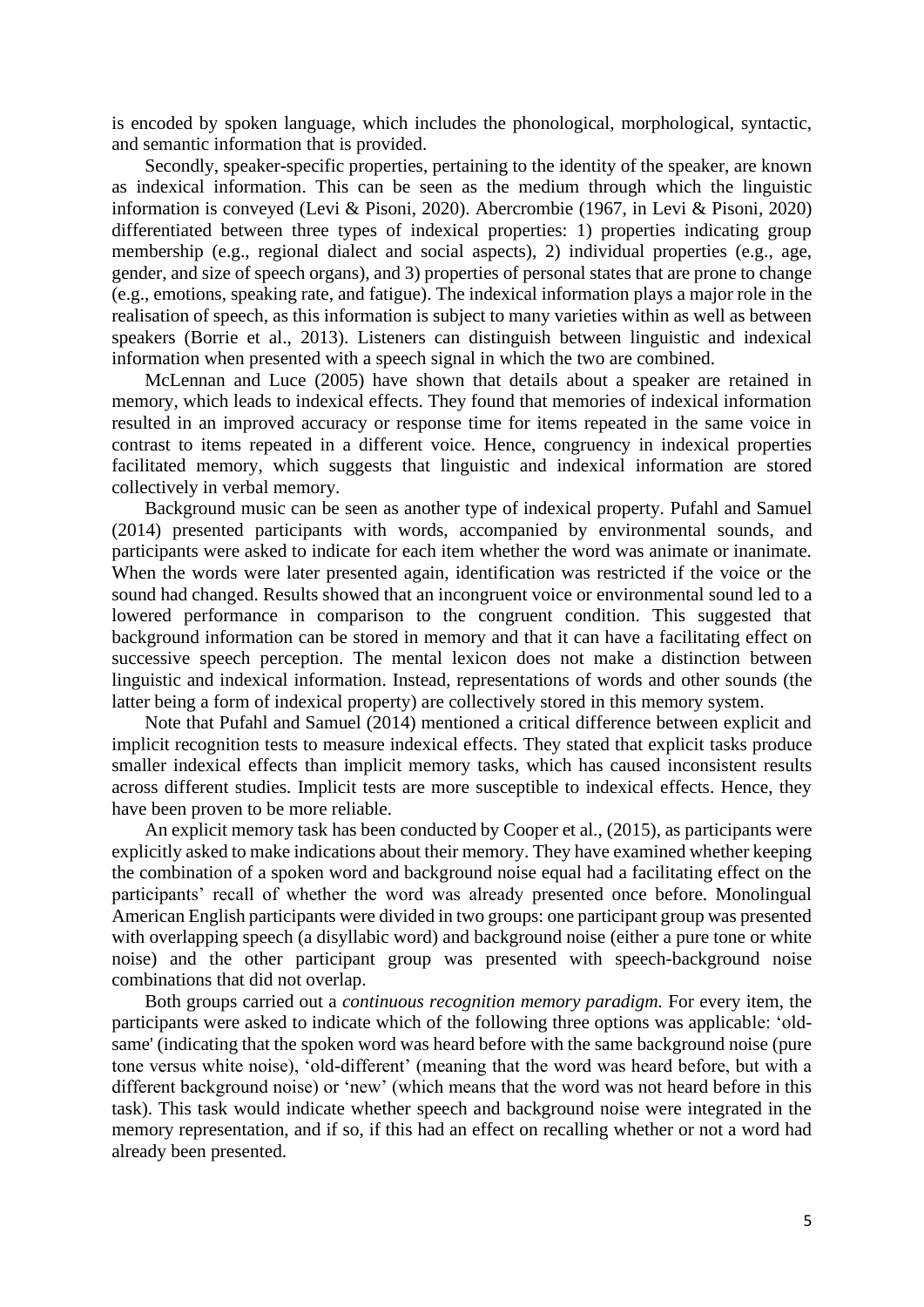The results indicated that the effect of background noise on the recognition memory of the spoken word depended on the way in which the combination of speech and background noise was presented. When both sound inputs overlapped, inconsistency of the background noise across two presentations of the spoken word led to a decreased recognition compared to a consistent background noise. Only when speech and background noise overlapped, there was a visible effect of an inconsistent background noise. This indicated that speech and background noise are collectively saved to the working memory. In this condition, the recognition of a word that was presented before was facilitated by consistency of the background noise in both presentations of the word. The results of this experiment suggested integral processing of speech and background noise when both sound inputs are spectrally overlapping. This raises the question whether this also holds for background music. In particular, the question addressed in the current study is if background music would have a similar facilitating effect on memory recall.

#### <span id="page-8-0"></span>1.3 Musical experience

A relevant factor to consider in the present study is the potential effect of musical experience (also indicated with the term 'musical training') on participants' cognitive functions. Most of the previous work, though not all, has shown positive effects of musical training. Swaminathan et al. (2015), for example, have investigated the effect of musical training on the ability to understand speech in noise. The results pointed out an enhanced speech-in-noise perception for musicians compared to non-musicians.

This enhanced speech-in-noise perception for musically trained participants was also found by Kraus and Chandrasekaran (2010). They stated that musical training leads to structural changes in the brain, amongst others in the auditory system. Because of these changes, musicians are well prepared for listening tasks that go beyond the boundaries of musical processing. Thus, the effects of musicality are passed on to domains other than just music, which deal with speech, language, emotion and auditory processing. Music is a source to increase the brain's ability to process auditory information, which could cause an effect on the results in the current study.

Moreover, an effect of musical training on neural representations of speech-in-noise was also found by Parbery-Clark, Skoe, and Kraus (2009). They examined speech perception in noise by a highly musically trained and not musically trained participant group and found that musical training limited negative effects of competing background noise on the neural processing of sound.

Finally, George & Coch (2011) found that musical training is correlated with improved working memory. Musicians performed better on tasks of visual, phonological and executive memory than non-musicians. Additionally, musicians were able to update their auditory and visual working memory faster than non-musicians were.

However, there are also studies which have demonstrated no (e.g., Yeend et al., 2017; Escobar, Mussoi, & Silberer, 2020) or negative effects (e.g., Patson & Tippett, 2011) of musical training on cognitive functions. Patson and Tippett (2011) stated that no effect of background music on language comprehension was found for non-musically trained participants, while musically trained participants did show a negative effect of music on comprehension.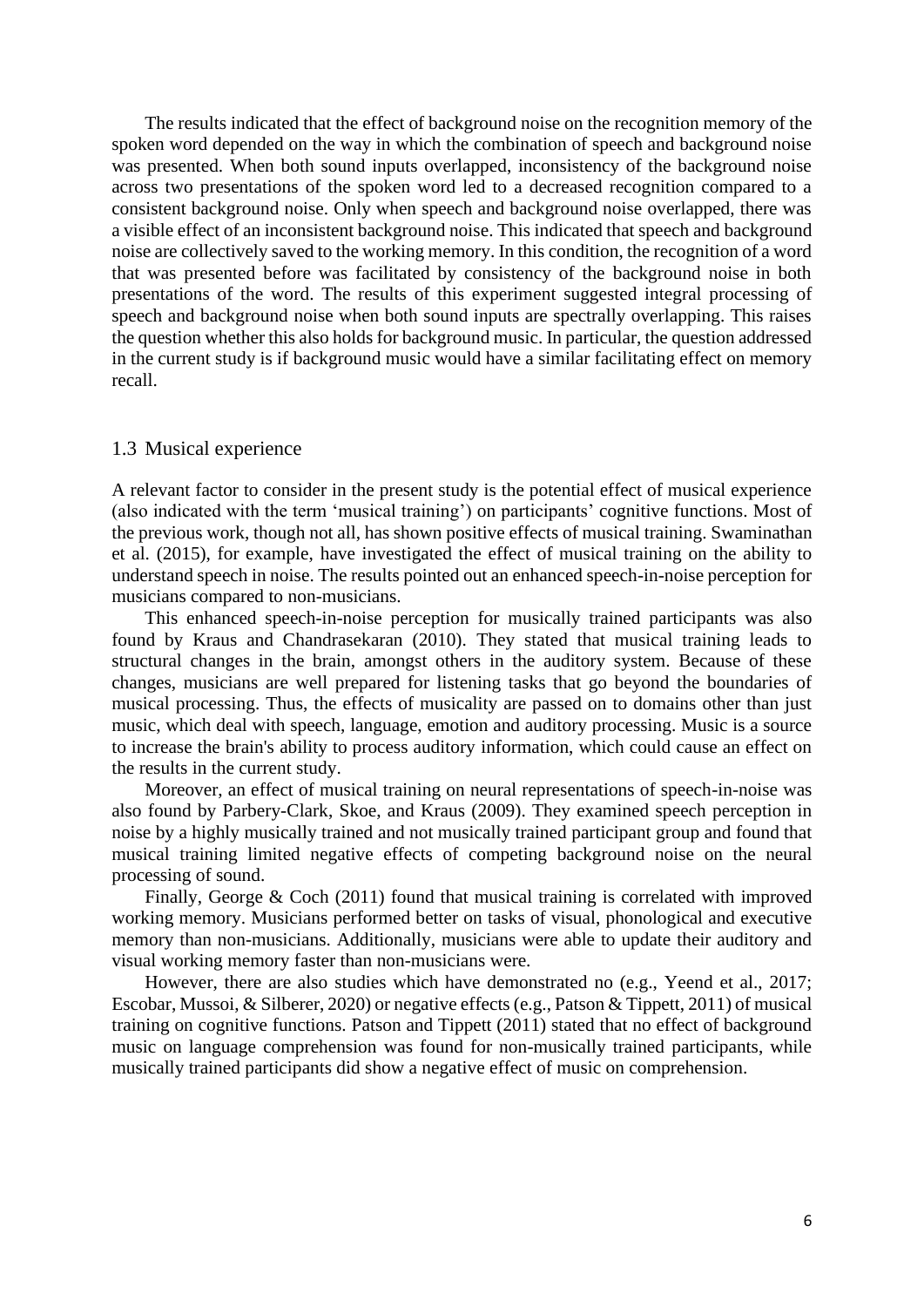#### <span id="page-9-0"></span>1.4 The present study

The studies mentioned above have shown that background music, sometimes in combination with musical training, can have an effect on auditory processing, working memory, and recall memory. The aim of the current experiment is to examine how spoken words combined with music are stored in memory. To investigate this, native Dutch participants will be tested on a continuous recognition memory paradigm (cf. Cooper et al., 2015) and will be asked about their music experience in a questionnaire. The research question is twofold: *(1) To what extent does background music have an effect on the ability of native Dutch speakers to recall Dutch sentences, and (2) does musical training contribute to this potential effect?*

The continuous recognition memory paradigm employed in the current study contrasts with Cooper et al.'s (2015) set-up in using background music instead of background noise. It is expected that the facilitating effect of background noise on recall of spoken words also holds for background music. In other words, congruency in background music is expected to facilitate recall memory, so spoken words and background music are predicted to be stored collectively (Cooper et al., 2015). Furthermore, Cooper et al. (2015) found a significant effect of the lag on performance on the continuous recognition memory paradigm. This effect was reflected in the results, using *d*-prime scores, as a decrease in accuracy for items that were presented with a different background noise 4 or 8, but not 16 items earlier, which was consistent with findings indicating that *d*-prime values decreased as a function of lag (e.g., Bradlow, Nygaard, & Pisoni, 1999). For this reason, an effect of the lag is also expected in the current study. Furthermore, it is hypothesised that the interaction between congruency and lag is of significant influence on the accuracy, in the way that a lower number of intervening items results in a stronger influence of congruency on performance than a higher lag value. In addition, it is expected that an increase in musical training results in an advantage for the musicians compared to the nonmusicians, in the way of an enhanced speech-in-noise perception (Swaminathan et al., 2015; Kraus and Chandrasekaran, 2010) and limitation of negative effects of background noise on the neural processing of sound (Parbery-Clark et al., 2009).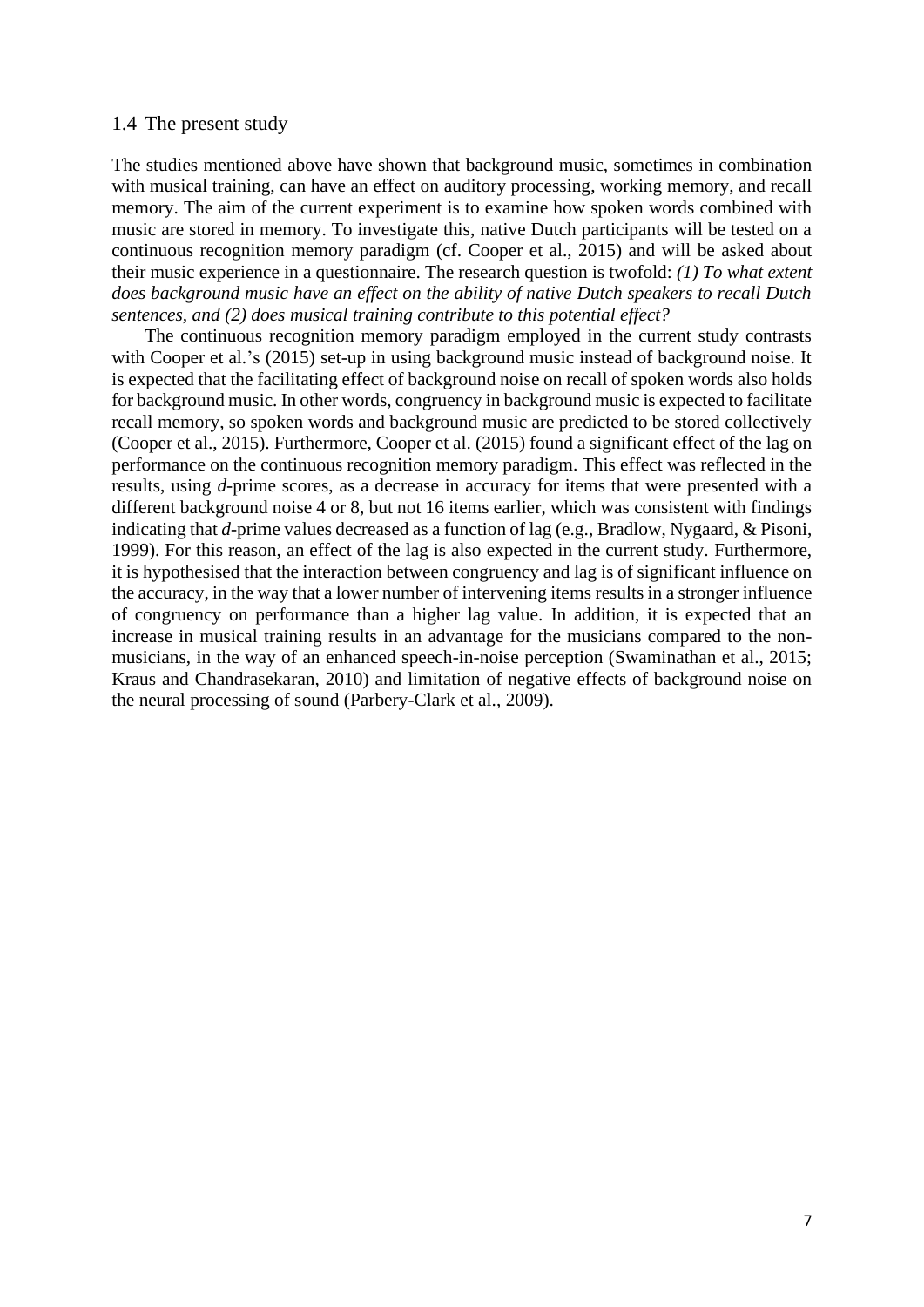## <span id="page-10-0"></span>2. Method

#### <span id="page-10-1"></span>2.1 Participants

46 native Dutch speakers participated in this study. One participant reported having had technical difficulties during the task and was excluded from further analysis. Therefore, data from 45 participants were analysed (32 female, 11 male, 2 other,  $M_{age} = 21.4$  years old,  $SD =$ 1.45). All participants reported to having no hearing problems or deficits. Most participants (*N*   $=$  43) indicated to be highly educated.

31 of 45 participants (21 female, 8 male, 2 other,  $M_{age} = 21.4$  years old,  $SD = 1.63$ ) indicated in a questionnaire to have had musical training, either for playing a musical instrument ( $N = 21$ ), for singing ( $N = 3$ ) or both ( $N = 7$ ). The remaining 14 participants (11) female, 3 male,  $M_{age} = 21.2$  years old,  $SD = 1.53$ ) reported to have not received any musical training. This categorical distinction in musical training will also be used in the analyses.

#### <span id="page-10-2"></span>2.2 Stimuli

#### *Target sentences*

The stimulus materials consisted of 127 unique Dutch target sentences, selected from 16 lists (lists 2-6, 10-19, and 21) of the revised Bamford-Kowal-Bench (BKB-R) Standard Sentence Test (Bamford & Wilson, 1979; Bench, Kowal, & Bamford, 1979). A native Dutch speaker translated the sentences and two other native Dutch speakers checked the translations (Brouwer et al., 2012).

From each list, sentences were selected that met the following two criteria: (1) the sentence should employ a subject-object-verb (SVO) word order with a definite article *'de'* or *'het'* preceding the subject noun, and (2) it should contain three keywords (e.g., The CHILD GRABBED the TOY (*"Het KIND PAKTE het SPEELGOED"*), The GIRL HELD a MIRROR (*"Het MEISJE HIELD een SPIEGEL vast"*), The PARK is NEAR the ROAD (*"Het PARK is VLAKBIJ de WEG*<sup>"</sup>)). Keywords are shown in capital letters. The number of keywords per sentence was indicated in the original stimulus set.

#### *Background music*

The stimulus materials consisted of a total of 127 Dutch spoken sentences combined with either one of two music fragments. Two pretests were carried out to determine which music fragments were most suitable to be used. For both pretests, four music fragments were used that were produced with Logic Pro X (2004), a professional music production application. Two music fragments were produced in a major key (music fragment 1 and 2) and two in a minor key (music fragment 3 and 4). Others factors, like tempo and intensity, being the same, music in a major key is generally perceived as relatively happy or bright, whereas music in a minor key is perceived as relatively sad or dark (Bowling et al., 2010).

*Pretest 1*. The aim of pretest 1 was to examine which two music fragments were perceived as most different from each other, to confirm that participants actually heard the difference between these two fragments, which would be used in the continuous recognition memory paradigm. Participants ( $N = 7$ , 7 female native Dutch speakers,  $M_{age} = 21.6$  years old,  $SD =$ 1.27) were asked to indicate, on a scale from 1 (very different) to 7 (not different), how different two music fragments sounded. The presentation order was counterbalanced, meaning that every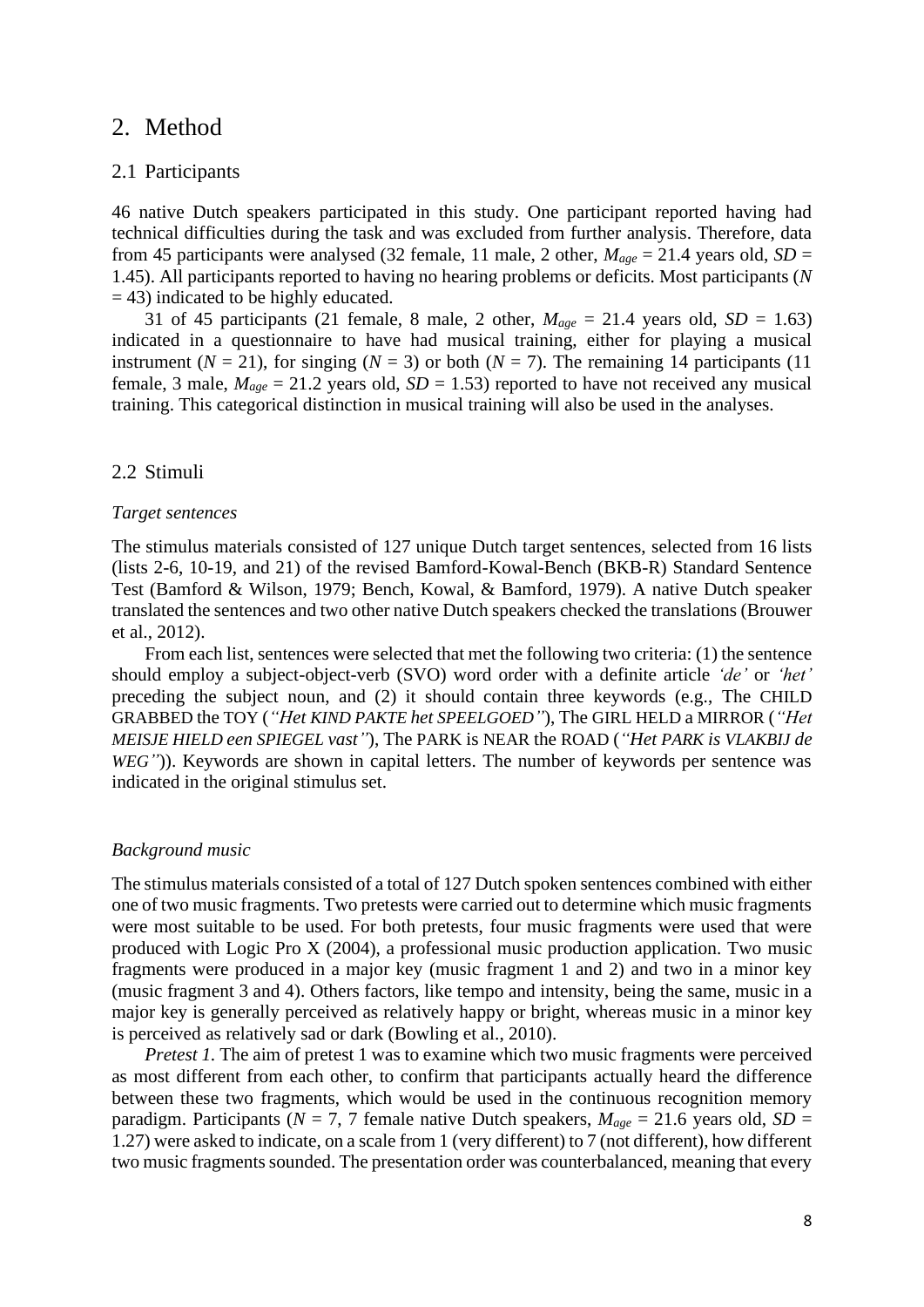possible combination of two music fragments was presented in both possible orders (fragments 1-2, 2-1, 1-3, 3-1, 1-4, etc.).

To study which two music fragments were perceived as most different from each other, a 6 by 2 Repeated Measures ANOVA was conducted, with within-subjects factors Combination (music fragments 1 and 2, 1 and 3, 1 and 4, 2 and 3, 2 and 4, and 3 and 4) and Order (two options per Combination, e.g., 1-2 and 2-1). Mauchly's test of sphericity indicated that sphericity could be assumed for the factor Combination and the interaction between Combination and Order. Mean scores of the perceived difference between two music fragments are demonstrated in Table 1.

#### **Table 1**

*Descriptives (mean and SDs) of the perceived score of difference between two music fragments per* 

| Descriptives (mean and SDs) of the perceived score of difference between two music fragments per |  |  |
|--------------------------------------------------------------------------------------------------|--|--|
| Combination per Order.                                                                           |  |  |
|                                                                                                  |  |  |

| <b>Combination</b> | Order   | Mean score of perceived difference | <b>Standard deviation</b> |
|--------------------|---------|------------------------------------|---------------------------|
| Fragments 1 and 2  | $1-2$   | 4.57                               | 1.62                      |
|                    | $2 - 1$ | 3.71                               | 1.38                      |
| Fragments 1 and 3  | $1-3$   | 1.29                               | .49                       |
|                    | $3-1$   | 1.14                               | .38                       |
| Fragments 1 and 4  | $1 - 4$ | 3.14                               | 1.22                      |
|                    | $4-1$   | 2.86                               | .69                       |
| Fragments 2 and 3  | $2 - 3$ | 2.14                               | .69                       |
|                    | $3-2$   | 1.86                               | 1.46                      |
| Fragments 2 and 4  | $2 - 4$ | 3.14                               | 1.22                      |
|                    | $4 - 2$ | 3.29                               | .95                       |
| Fragments 3 and 4  | $3-4$   | 3.43                               | 1.51                      |
|                    | $4 - 3$ | 3.71                               | 2.06                      |

The results demonstrated a significant main effect of Combination  $(F(5, 30) = 10.40, p < .001,$  $\eta^2$ <sub>*p*</sub> = .63), indicating that different combinations of two music fragments were perceived differently. More specifically, music fragment 1 and 3 were perceived as significantly more different from each other than the combinations 1 and 2 ( $F(1, 6) = 30.75$ ,  $p = .001$ ,  $\eta^2_p = .84$ ), 1 and 4 ( $F(1, 6) = 27.17$ ,  $p = .002$ ,  $\eta^2_p = .82$ ), 2 and 4 ( $F(1, 6) = 168.00$ ,  $p < .001$ ,  $\eta^2_p = .97$ ), and 3 and 4 ( $F(1, 6) = 20.55$ ,  $p = .004$ ,  $\eta^2 p = .77$ ), and approaching significance in comparison with the combination of music fragment 2 and 3 ( $F(1, 6) = 5.26$ ,  $p = .062$ ,  $\eta^2 p = .47$ ).

Furthermore, the results did not show a main effect of Order ( $F(1, 6) = 2.21$ ,  $p = .188$ ,  $\eta_p^2$ = .27), neither was the interaction between Combination and Order (*F*(5, 30) = .59, *p* = .704,  $\eta^2$ <sub>*p*</sub> = .09) found to have a significant effect on scores of perceived difference.

The results of pretest 1 showed that music fragment 1 (in major key) and 3 (in minor key) were most different from each other, scoring (fairly) significantly lower on perceived difference than all other combinations of two music fragments. Based on these findings, fragment 1 and 3 were selected to be included in the continuous recognition memory paradigm.

*Pretest 2.* The aim of pretest 2 was to examine participants' feelings towards the four music fragments in order to find out whether feelings towards the two selected music fragments (based on results of pretest 1) were different. Participants ( $N = 9, 7$  female and 2 male native Dutch speakers,  $M_{age} = 21.2$  years old,  $SD = 1.20$ ) were asked to indicate their feelings towards these two music fragments on a scale from 1 (not applicable) to 7 (very much applicable). The results demonstrated that statements concerning positive emotions (e.g., happy, optimistic) were rated higher than statements concerning negative emotions (e.g., sad, angry) for both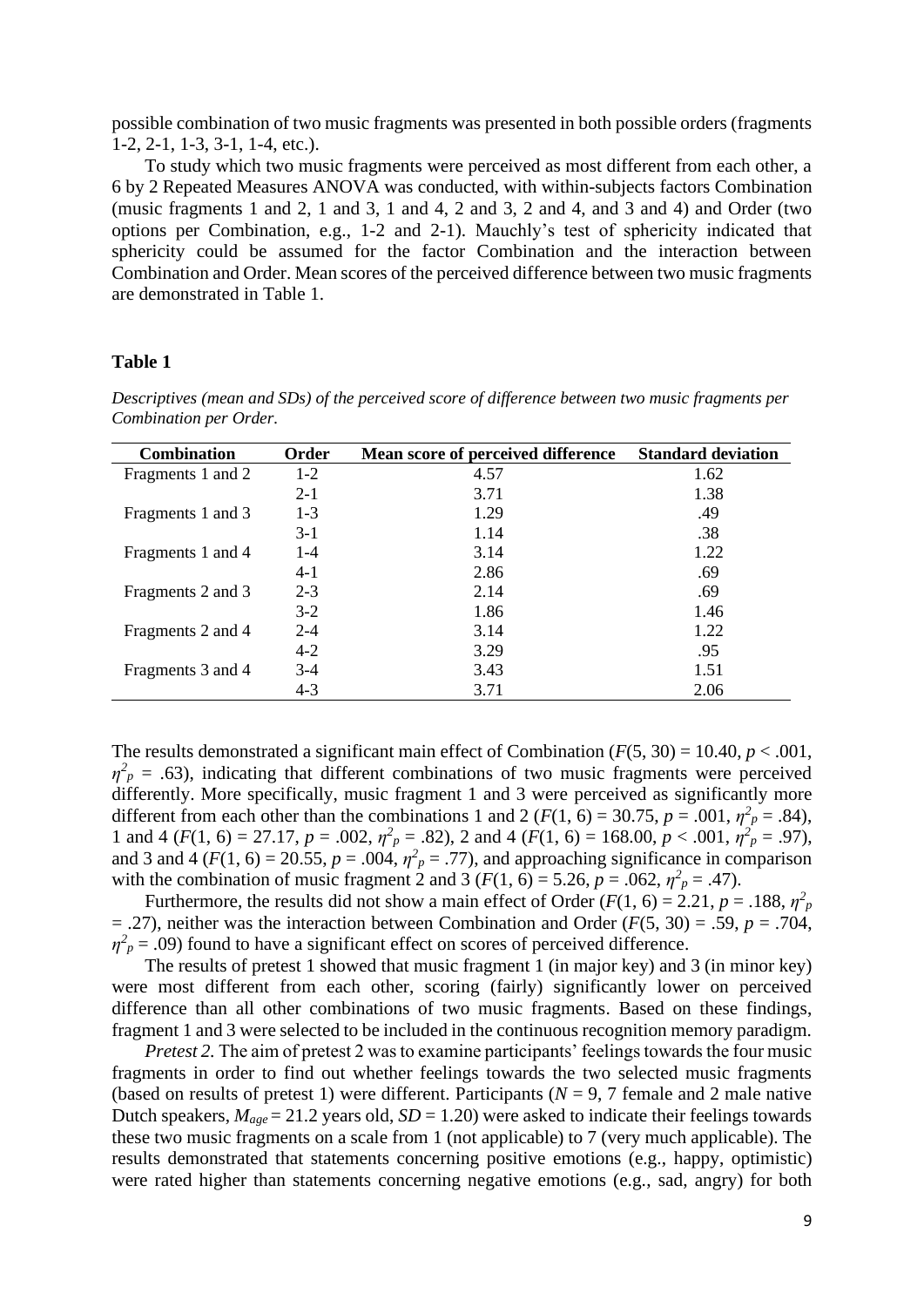music fragment 1 (respectively  $M = 5.53$  for positive and  $M = 1.22$  for negative emotions) and music fragment 3 (respectively  $M = 4.00$  and  $M = 2.33$ ). The mean score for positive emotions was significantly higher for music fragment 1 than for music fragment 3,  $t(3) = 8.59$ ,  $p = .003$ , and the mean score for negative emotions was significantly lower for music fragment 1 than for music fragment 3,  $t(3) = -3.65$ ,  $p = .035$ .

All stimuli were set to a sampling frequency of 22050 Hz using Praat (Boersma, 2001), a computer programme for analysing, synthesising, and manipulating speech. Besides, both the music fragments and the sentence fragments were set to 65 dB, resulting in a SNR (Signal-to-Noise Ratio) of 0 dB, and normalisation of spectral aspects<sup>2</sup> was applied in Praat (Boersma, 2001). The sentence and music fragments were combined into one sound fragment using Audacity® (Audacity Team, 2020). Each item was set to last precisely 2.0 seconds.

#### <span id="page-12-0"></span>2.3 Procedure

Participants completed the experiment online via a Qualtrics questionnaire (Qualtrics, Provo, UT) on their own electronic device and were asked to use headphones or earphones. The same two lists as in Cooper et al. (2015) were used and two additional lists were created to control for order effects. The background music fragments, and thus the conditions, were counterbalanced across lists. Each list consisted of 228 items of Dutch spoken sentences combined with either music fragment, of which 192 were experimental items, 16 were memory load items, and 20 were filler items (see Appendix A for list 1 as example). Before randomly presenting one of the four lists, 8 practice items were presented to let the participants habituate to the task and to check their audio settings.

One of four lists was randomly assigned to each participant. A list started with 8 practice items to let the listener familiarise with the task and to enable participants to adjust their audio settings to a comfortable listening level. The practice items were followed by 16 memory load items, which were included to avert potential order effects, as performance on items occurring early in the list would presumably be higher than performance on later occurring items due to the fact that the working memory had not been loaded yet in the beginning. 20 filler items were randomly distributed over the list together with the 192 experimental items.

For each trial, participants were asked to indicate which of three options was applicable: 'old-same' (heard the sentence before with the same music fragment; congruent), 'olddifferent' (heard the sentence before with a different music fragment; incongruent) or 'new' (not heard the sentence before during the task). Each experimental stimulus (but not the filler items) was repeated 4, 8, or 16 items later. For this lag, the first and last presentation of the item counted as respectively the first and the last intervening item. Each lag occurred equally frequent, and 32 new and 32 old (16 'old-same' and 16 'old-different') items were presented per lag. For the 'old-same' condition, two occurrences of a sentence with music fragment 1 were equally likely as two presentations with music fragment 2, and vice versa.

Afterwards, a short questionnaire assessed whether participants had received musical training. If a participant indicated to have had musical training either for playing an instrument or for singing, a couple of additional questions followed to gather information on the age of onset of musical training and the degree to which the participant was still playing the instrument

<sup>&</sup>lt;sup>2</sup> For this purpose, a long-term average speech spectrum (LTAS) script was employed (created by Chun Liang Chan, see also Brouwer et al., in press). This script was roughly based on the Praat script created by Veenker, van Delft, and Quené ("ltasnoise.praat", see Quené & van Delft, 2010). The LTAS script takes a directory of stimulus files and sets the intensity to match the average intensity of these sound files. The LTAS object is then also saved in the output directory.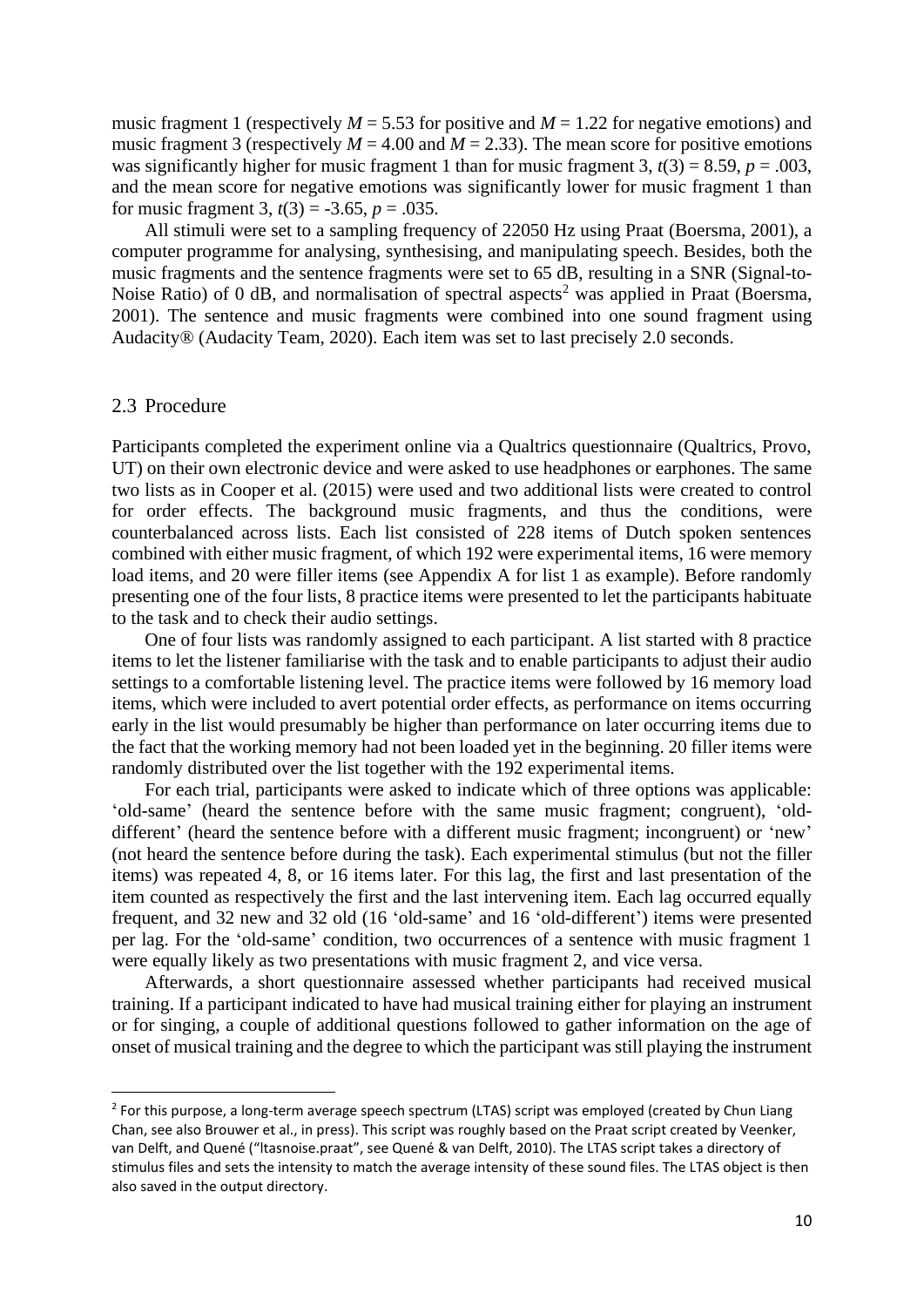or singing on a weekly basis. The total duration of the experimental session was approximately 20 minutes.

#### <span id="page-13-0"></span>2.4 Design and Analysis

The percentage of correct responses (accuracy, 0-100) on the continuous recognition memory paradigm was the dependent variable. The design included three independent variables: the congruency of the background music between two presentations of a sentence (Congruency: congruent vs. incongruent, within-subjects), the lag between items including the same spoken sentence (Lag: 4 vs. 8 vs. 16, within-subjects), and the amount of musical training participants have received (Musical training: musical training vs. no musical training, between-subjects).

Practice, memory load, and filler item were not included in the analyses. A 2 (Condition: congruent or incongruent) by 3 (Lag: 4, 8, or 16) Repeated Measures ANOVA was conducted on the accuracy on the continuous recognition memory paradigm. In addition, it was examined whether musical training had an effect on participants' performance. For this purpose, A 2 by 2 by 3 mixed ANOVA was conducted, with Lag and Condition as within-subjects factors and musical training included as a between-subjects factor. Assumptions of sphericity, normality of difference scores, equal variances, and insignificance of Box's M had to be met to be able to perform this analysis.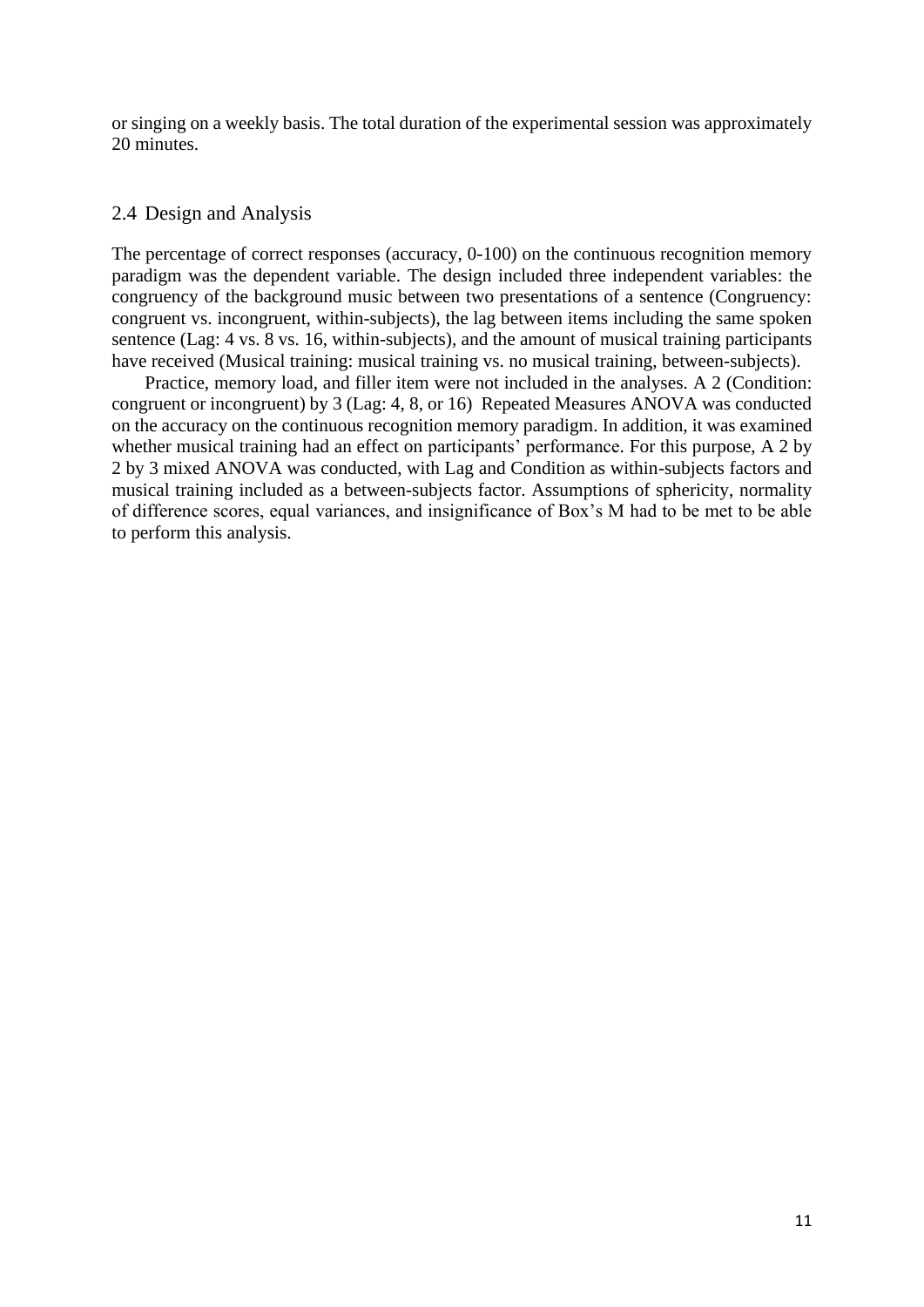## <span id="page-14-0"></span>3. Results

Mean accuracy (% correct responses) and standard deviations of the participants on each condition and for each lag are presented in Table 2. It can be observed that participants performed better on the old-same than on the old-different condition. Furthermore, participants' accuracy was higher on items with a lower lag value.

#### **Table 2**

*Descriptives of the accuracy (mean and SDs) per condition per lag*

| <b>Condition</b> | Lag              | Accuracy (% correct) | <b>Standard deviation</b> |
|------------------|------------------|----------------------|---------------------------|
| Old-same         | Lag 4            | 70.42                | 20.44                     |
|                  | Lag 8            | 70.69                | 19.30                     |
|                  | Lag $16$         | 66.53                | 18.36                     |
| Old-different    | Lag 4            | 56.81                | 23.92                     |
|                  | Lag <sub>8</sub> | 51.53                | 19.04                     |
|                  | Lag16            | 45.00                | 27.33                     |

Conversion of the accuracy to z-scores has shown that there were no significant outliers. Mauchly's test of sphericity indicated that sphericity could be assumed for both the factor Lag and the interaction between the Lag and Condition variable. Results of the Shapiro-Wilk test of normality pointed out a significant difference from normality of standardised residuals of the old-different condition for lag  $8 (W(45) = .95, p = .033)$  and lag 16  $(W(45) = .94, p = .019)$ . Note that the assumption of normality is of less importance for sample sizes larger than 30, as such data sets meet the Central Limit theorem and therefore tend to be normally distributed (Field, 2013, p. 245). A parametric test was thus preferred over a non-parametric one.

A 2 by 3 Repeated Measures ANOVA with within-subject factors Condition (old-same or old-different) and Lag (lag 4, 8, or 16) was conducted on the dependent variable Accuracy.

The results demonstrated a significant main effect of Condition  $(F(1, 44) = 31.82, p < .001,$  $\eta^2$ <sub>*p*</sub> = .42), indicating that accuracy for the old-same condition (*M* = 69.07, *SD* = 16.86) were significantly higher than accuracy for the old-different condition ( $M = 51.02$ ,  $SD = 20.90$ ).

Furthermore, the results showed a main effect of Lag ( $F(2, 88) = 10.03$ ,  $p < .001$ ,  $\eta^2 p =$ .19). Post hoc pairwise comparisons with a Bonferroni correction indicated that accuracy for lag 4 ( $p = .001$ ) and for lag 8 ( $p = .015$ ) were significantly higher than accuracy for lag 16. Accuracy for lag 4 did, however, not differ significantly from accuracy for lag 8 ( $p = .406$ ).

Finally, the interaction between Condition and Lag was not significant  $(F(2, 86) = 1.69, p$  $=$  .191,  $\eta^2$ <sub>*p*</sub> = .04). Figure 1 illustrates the mean accuracy for each condition and each lag.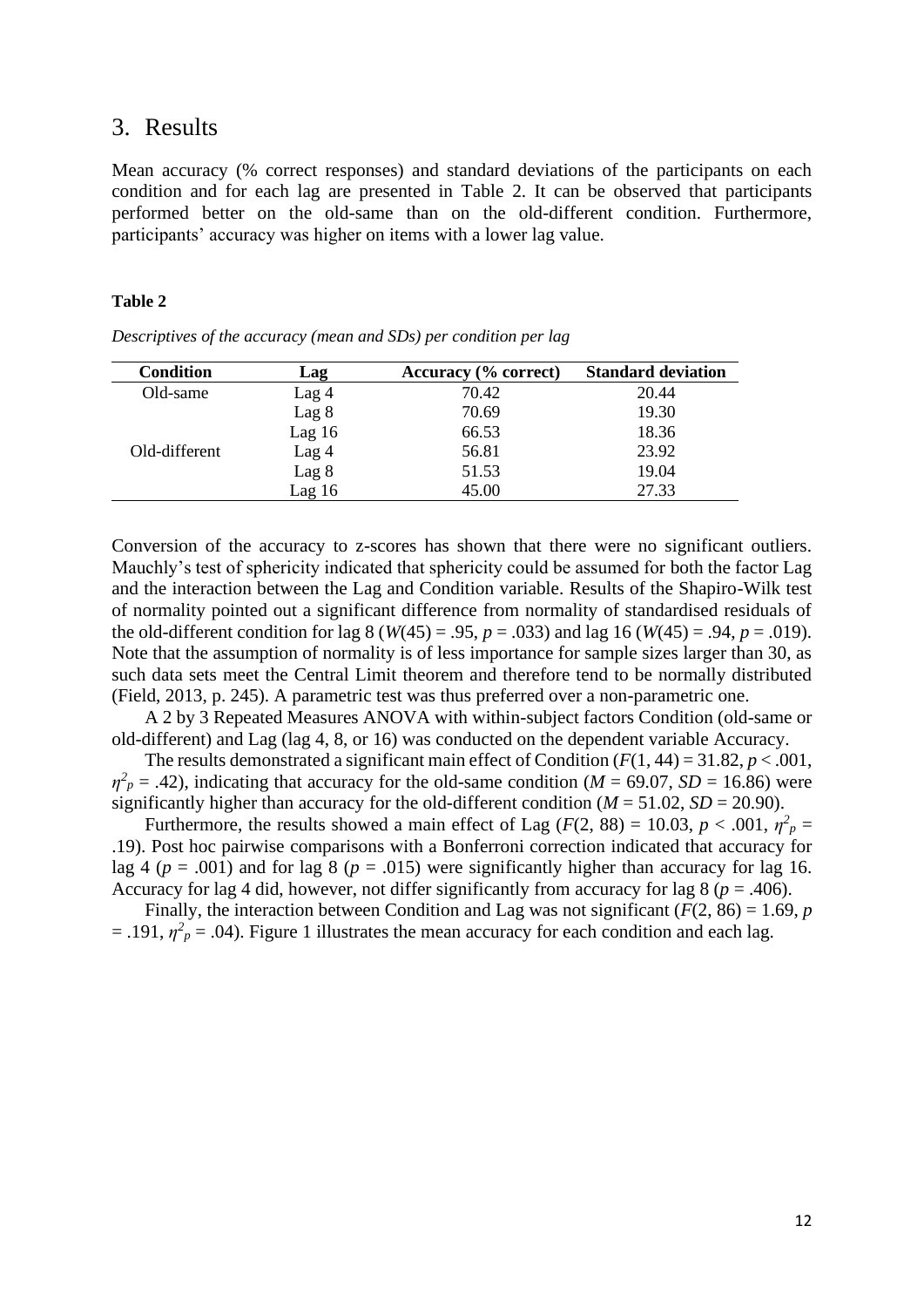

*Figure 1. Mean accuracy (% correct responses) per Condition (old-same and old-different) per Lag value (lag 4, 8, and 16), Error bars: 95% CI.*

The influence of musical training on the accuracy on the continuous recognition memory paradigm was studied by conducting a 2 by 2 by 3 Mixed ANOVA, with Musical training (musical training for playing an instrument or for singing versus no musical training) as between-subjects factor, Condition (old-same or old-different) and Lag (lag 4, 8, or 16) as within-subjects factors, and the dependent variable Accuracy. Table 3 displays the mean accuracy and standard deviations of each combination of the participant groups, lags, and conditions.

#### **Table 3**

*Descriptives of the accuracy per musical training group per condition per lag.*

| <b>Participant group</b> | <b>Condition</b> | Lag              | Mean score $(\% )$ | <b>Standard deviation</b> |
|--------------------------|------------------|------------------|--------------------|---------------------------|
| Musical training         | Old-same         | Lag <sub>4</sub> | 71.88              | 18.96                     |
|                          |                  | Lag 8            | 70.70              | 16.09                     |
|                          |                  | Lag $16$         | 70.70              | 12.23                     |
|                          | Old-different    | Lag <sub>4</sub> | 54.30              | 21.25                     |
|                          |                  | Lag 8            | 54.30              | 26.59                     |
|                          |                  | Lag16            | 40.23              | 28.59                     |
| No musical training      | Old-same         | Lag <sub>4</sub> | 69.64              | 23.11                     |
|                          |                  | Lag 8            | 63.84              | 24.29                     |
|                          |                  | Lag $16$         | 59.82              | 26.71                     |
|                          | Old-different    | Lag <sub>4</sub> | 62.50              | 16.81                     |
|                          |                  | Lag <sub>8</sub> | 51.79              | 21,15                     |
|                          |                  | Lag16            | 48.21              | 22.39                     |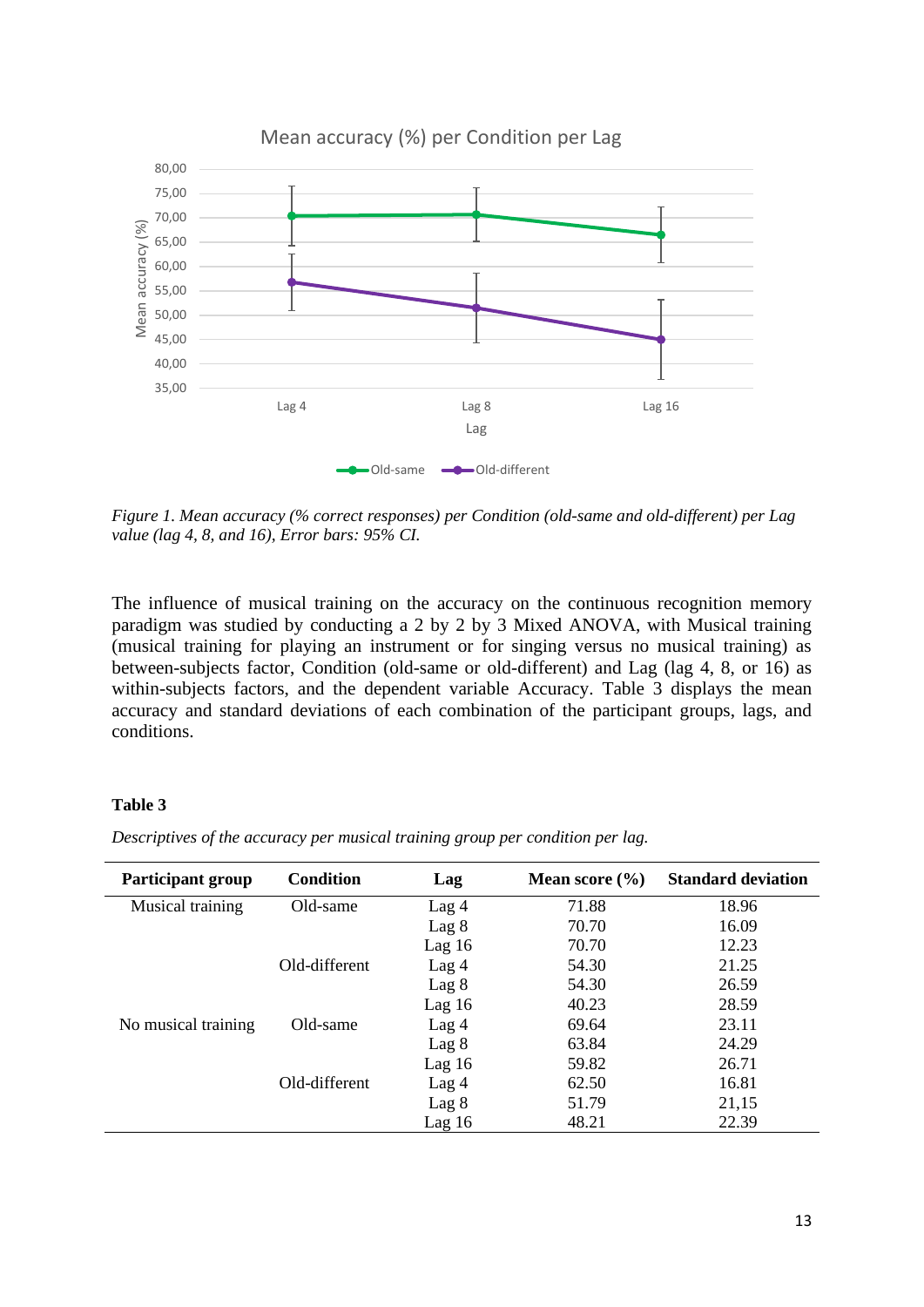Conversion of the accuracy to z-scores has shown that there were no significant outliers. Mauchly's test of sphericity indicated that sphericity could be assumed for both the factor Lag and the interaction between the Lag and Condition variable. Results of the Shapiro-Wilk test of normality pointed out no significant differences from normality of standardised residuals. Furthermore, Box's M was not significant and Levene's test revealed no statistically significant deviations from equal variances.

No main effect of musical training was found  $(F(1, 44) = .20, p = .654, \eta^2_p = .01)$ , which indicated that musical training did not have a significant effect on the accuracy. Additionally, no significant interaction effects of musical training with either Condition ( $F(1, 44) = 2.93$ ,  $p$  $= .094$ ,  $\eta^2_p = .06$ ) or Lag (*F*(2, 88) = 2.53, *p* = .086,  $\eta^2_p = .05$ ) or both were found (*F*(2, 88) = .33,  $p = .719$ ,  $\eta^2$ <sub>p</sub> = .01), illustrating that the impact of musical training did not depend on the value of the lag, the condition or both.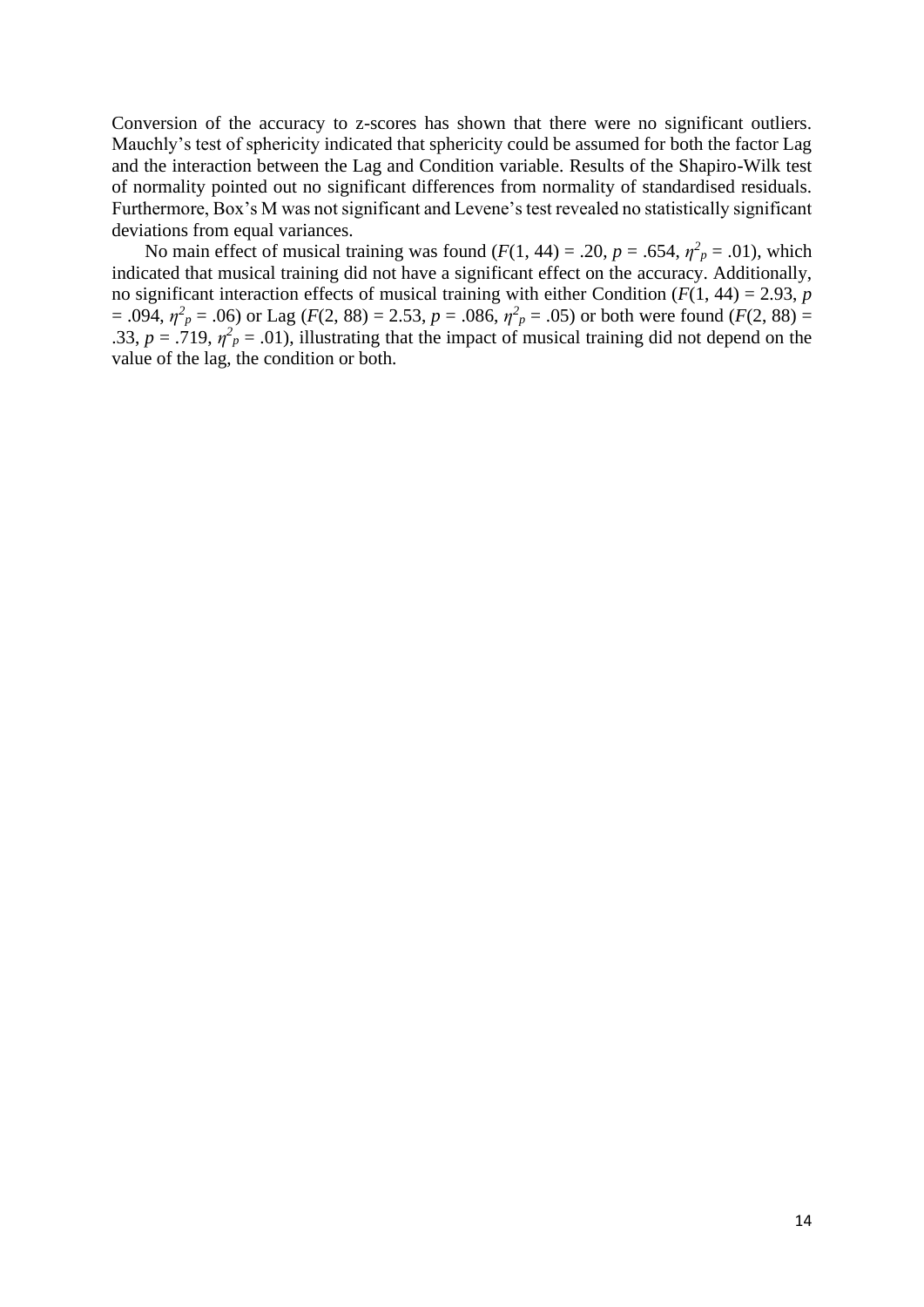## <span id="page-17-0"></span>4. Discussion and Conclusion

The main aim of the present study was to examine the effect of congruency in background music on the recall of spoken sentences. Besides the congruency between two presentations of a sentence in background music, the lag between these two presentations (either lag 4, 8, or 16) was included as an independent variable. To answer this, two research questions were formulated: *(1) To what extent does background music have an effect on the ability of native Dutch speakers to recall Dutch sentences, and (2) does musical training contribute to this potential effect?*

Participants filled out an online questionnaire, which consisted of two parts. For the first part of the questionnaire, native Dutch participants completed a continuous recognition memory paradigm (cf. Cooper et al., 2015), in which they were asked to indicate for each item (consisting of a combination of a spoken sentence and a music fragment) whether they had heard the sentence before with the same music fragment ('old-same'), whether they had heard the sentence before with a different music fragment ('old-different') or whether they had not heard the sentence before during the task. The second part asked questions about the amount of musical training participants had received. With this information, the effect of musical training on the performance on the continuous recognition memory paradigm could also be examined.

The results on the continuous recognition memory paradigm showed three main findings. First of all, it was found that the congruency of the background music did have an effect on the ability to recall whether sentences had been presented before. More specifically, the accuracy was significantly higher for the congruent condition ('old-same'), when both presentations of a sentence were presented together with the same background music, compared to the incongruent condition ('old-different'), when two presentations of a sentence were accompanied by different background music. This was in line with previous research showing a similar effect of congruency in background noise (Cooper et al., 2015).

Secondly, the results demonstrated that a lower lag value resulted in a higher accuracy on the task, as predicted based on the results found by Cooper et al. (2015). In particular, the accuracy was significantly higher for lag 4 and lag 8 than for lag 16. In addition, lag 4 did not result in a higher accuracy than lag 8.

The results on the continuous recognition memory paradigm were partly in line with the formulated hypotheses. The two main effects, as expected, had a significant effect on the results, but the interaction between the two factors was, unexpectedly, not significant. The facilitating effect of background noise on recall of spoken words (as demonstrated by Cooper et al., 2015) was hypothesised to also hold for background music and spoken sentences. In other words, spoken sentences and background music were predicted to be stored collectively in the working memory. This appeared to be true, as congruent background music facilitated the recall of whether sentences had been presented before. Performance on recalling sentences was possibly even higher than for recalling words because sentences carry more semantic information than words do. The lower performance found for items with a higher lag value was also expected (e.g., Bradlow et al., 1999; Cooper et al., 2015). The interaction between condition and lag was found not to be of significant influence on accuracy scores on the continuous recognition memory paradigm. This interaction was hypothesised to be of significant influence on the accuracy. More specifically, a lower lag value was expected to result in a stronger effect of congruency in background music on accuracy than a higher lag value. This interaction did not have a significant effect on performance, inferring that the joint effect of the condition and lag was not higher than the individual main effects of these two factors. No significant interaction effect was found, because the effect of either one of these variables was not significantly dependent on the value of the other.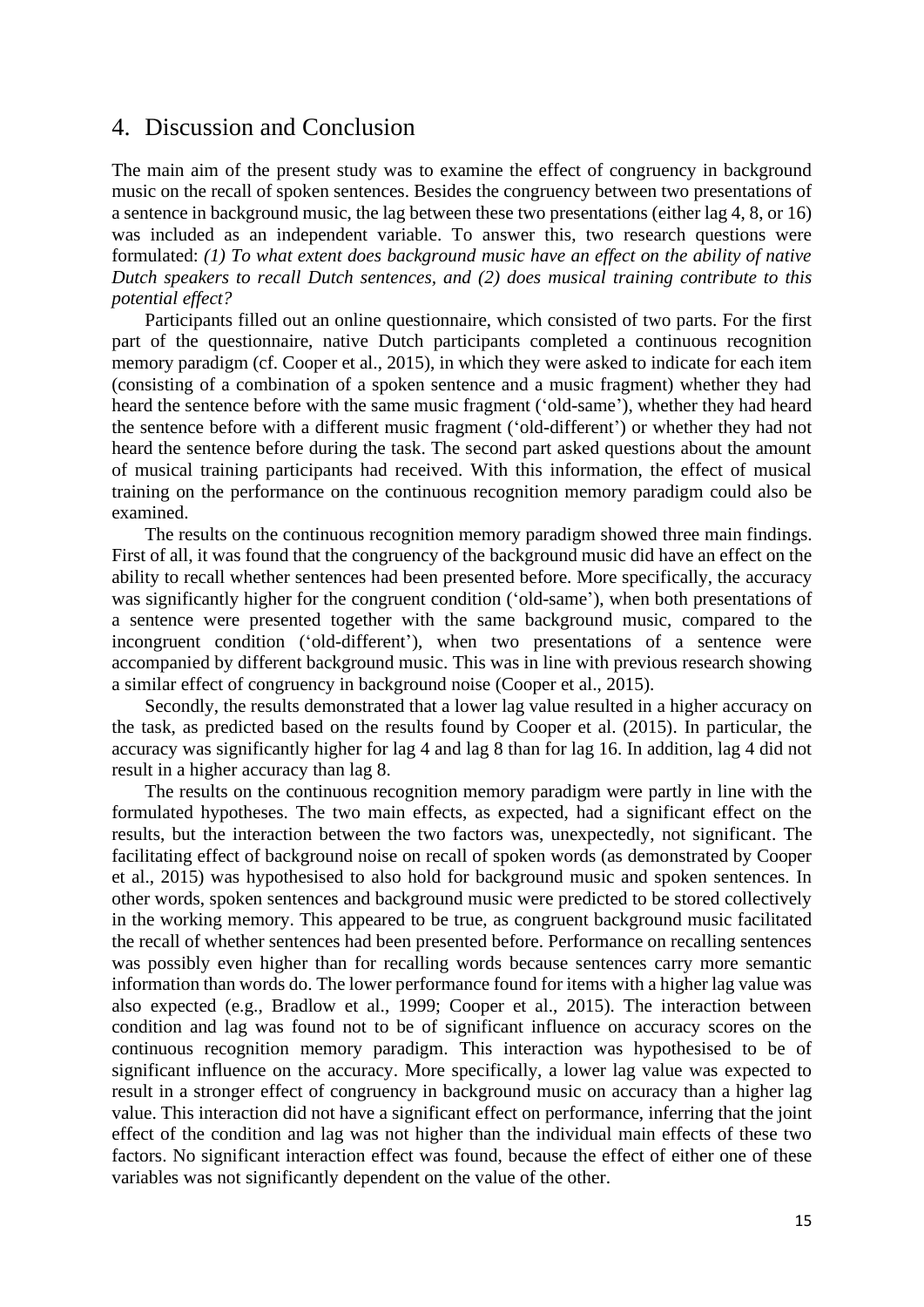These results indicate that music and spoken sentences were stored together in working memory and no segregation of this memory takes place between two presentations of a stimulus sentence. This contributes to a more broad understanding of the effects of background music and speech perception under presentation with competing input sources on memory. These findings suggest that background music can have a positive influence on accuracy and the ability to boost memory performance can be more broadly used in everyday life.

Two hypotheses on the effect of background music on memory performance were mentioned. First of all, the mood-arousal hypothesis states that a person's mood, arousal, and cognitive performance is improved by the presence of enjoyable music (e.g., Thompson, Schellenberg, & Husain, 2001; Hallam, Price, & Katsarou, 2002; Lesiuk, 2005). Results of pretest 2 showed that both music fragments were rated higher on statements concerning positive emotions (e.g., happy, optimistic) than on statements concerning negative emotions (e.g., sad, angry), suggesting that both fragments were experienced as rather enjoyable.

Secondly, the cognitive load theory (e.g., Anderson & Fuller, 2010; Pool, Koolstra, & van der Voort, 2003) includes music being a distraction and thus limiting the cognitive resources available to complete the task. According to this theory, a higher cognitive load, for example due to the presence of music, results in lower performance on the task.

Considering the fact that music had a positive effect on performance on the memory task employed in the present study, it can be concluded that the results support the mood-arousal hypothesis. The positive effects of music on participants' mood, arousal, and most importantly, their cognitive abilities outweighed the potential negative impact of music on cognitive performance due to the distraction music can pose, limiting cognitive resources (see also Brouwer et al., in press).

Another main finding of the current study was that musical training was not found to have an impact on the performance on the continuous recognition memory paradigm. In other words, there was no effect of musical training on accuracy, implicating that the ability to store the combination of speech and background music was not better for musically training participants than for non-musically trained participants. The facilitating effect of background music was thus not improved for participants who had had musical training, suggesting that the higher (and more divers) amount of contact with music was not of influence on performance on the continuous recognition memory paradigm. This was not consistent with previous research. Swaminathan et al. (2015) found that participants with musical training had a better speech-innoise perception than participants without musical training. In other words, the musicians had an enhanced speech-in-noise perception compared to non-musicians. Furthermore, Kraus and Chandrasekaran (2010) mentioned that the effects of musicality are passed on to other domains such as speech, language, and auditory processing. The authors argued that music can be seen as a source to increase the brain's ability to process auditory information, which would positively influence the results found for musical participants. The results of the current experiment did not show this expected higher performance for musically trained participants over non-musically trained participants.

Two possible limitations of the current study should be acknowledged to explain the lack of an effect of musical training. First of all, the reliability of the data might be influenced by the way in which musical training has been measured in the current study. In a questionnaire, two questions were asked concerning the participants' musical training. In particular, the age of onset of musical training and the duration of musical training up until the current moment were addressed. These questions yielded limited information on the actual level of their musical training. Participants that, for instance, had a couple of piano lessons at the age of six, but who had never touched a musical instrument afterwards, were also counted as participants with musical training. This could have interfered with the results, thus being a confounding factor. Preferably, there would have been a more true distinction between the two participant groups.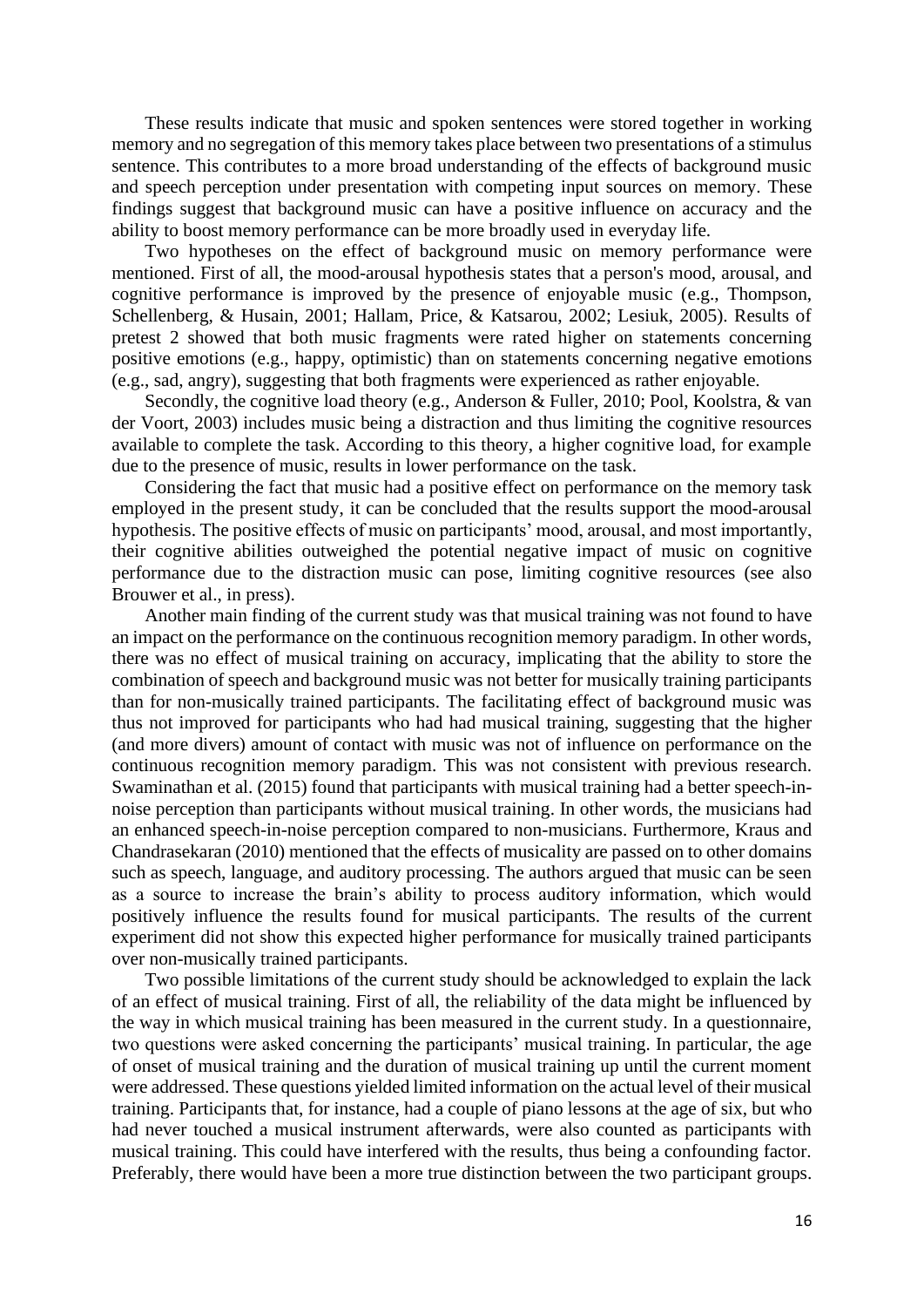It would be interesting for future research to include only participants with a certain level of musical training and participants with no musical training at all, and whether this more sound categorisation brings about a significant difference between performance of the musical training and non-musical training group.

Another option is to measure musicality more objectively, as playing an instrument or singing only partly defines musicality (e.g., Turker & Reiterer, 2021). Although measuring musical ability has not been investigated often, Müllensiefen et al. (2014) have, for instance, used the Goldsmiths Musical Sophistication Index (Gold-MSI) to assess musical skills and behaviours on multiple dimensions. Nevertheless, these self-reported skills and behaviours were associated with actual performance on two listening tasks. This measuring instrument could be used in future research to examine the effect of musicality on the ability to recall whether sentences were presented before.

Secondly, the unbalanced groups are a point of discussion. The musical training group consisted of 31 members, whereas the participant group with no musical training included only 14 members. Shaw and Mitchell-Olds (1993) stated that unequal sample sizes result in more information available on the effect of one group in comparison to another, thus not realising independency of the independent variables. For this reason, the lack of balance impairs the ability to distinguish what the effects are.

A more general limitation is the nature of the task. Pufahl and Samuel (2014) mentioned a critical difference between explicit and implicit recognition memory tests to measure indexical effects. Implicit tests are more susceptible to indexical effects, thus allowing for a more reliable measurement of memory. For this reason, an implicit test would be preferred over an explicit test. In the current study, an explicit test is employed. Participants' conscious memory for a stimulus is explicitly measured when asked to indicate whether items are old or new in a continuous recognition memory test, and participants were asked whether the background music was equal or different across two presentations of an item, hence the explicit nature of measuring memory for indexical features. A memory task with a more implicit nature would result in a more true measurement of memory for indexical effects.

Another, more general limitation of the present study is the potential effect of the differences in feelings experienced when listening to the two music fragments. Pretest 2 showed that feelings towards music fragment 1 (in major key) were more positive than feelings towards music fragment 3 (in minor key), as could be expected based on the difference in key (major vs. minor). Given the finding that the two music fragments were experienced differently in terms of positive and negative feelings towards the music, this could have interfered with what was aimed to be measured by the continuous recognition memory paradigm. Positive and negative connotations with respectively music fragment 1 and 3 could have aided memory, linking the feelings experienced as a result of the music with the sentence presented. For this reason, it would be preferred to repeat the current research with two music fragments that share the feelings experienced when listening to these fragments.

A second, more broad limitation is that general working memory capacity of the participants has not been taken into account in this study, as it was beyond the scope of this study. However, previous research has shown a disadvantage for participants with lower working memory capacity for recognising speech in noise (Gordon-Salant & Cole, 2016) and a better recognition memory of sentences in noise for participants with a better verbal working memory (Koeritzer et al., 2018), suggesting that working memory capacity plays a central role in the continuous recognition memory paradigm. That is, the higher the working memory capacity, the better performance. It could be the case that significant differences in the participants' working memory capacity would have been found (e.g., George & Coch, 2011), which could have led to different results. In the future, a task to measure memory capacity, for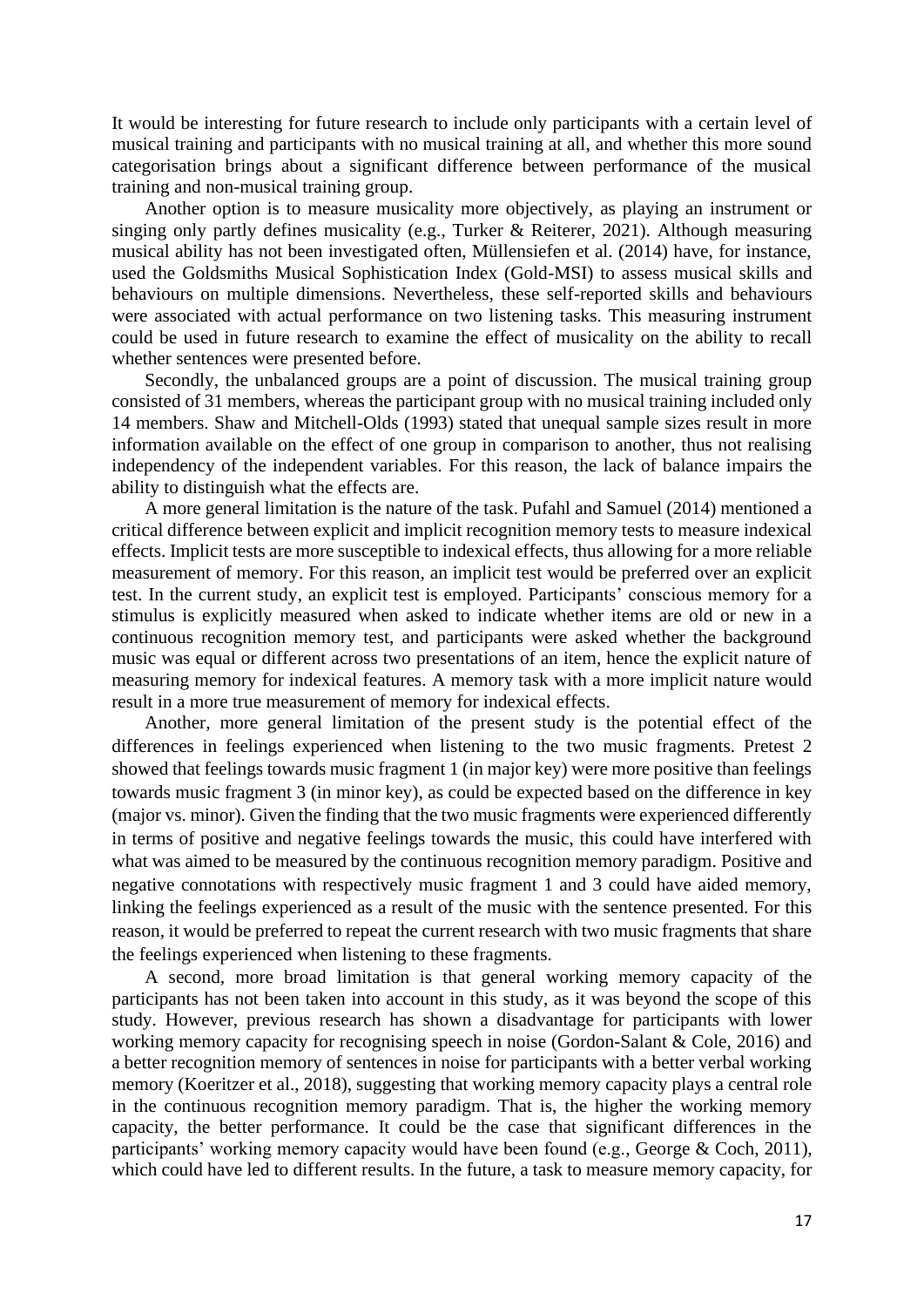instance a (backwards) digit span task, could be employed to reveal whether working memory capacity influences the results. Such a factor should then be included in the analysis as a covariate.

Another interesting line for future research could be replicating the current experiment with other participant groups and/or with different music stimuli. For example, it would also be interesting to study speakers of different languages to find out if significant differences can be found between groups of speakers. Differences in perception of lexical tone across languages, for instance, could be of influence on the ability to recall whether an item was presented before. Burnham et al. (1996) compared speakers of tonal languages (Thai and Cantonese) and speakers of a non-tonal language (English). The participants were presented with pairs of Thai tones to study their perceptual discrimination in three different linguistic contexts: normal speech, low-pass filtered speech, and musical sounds (violin). The results indicated that English speakers performed better at discriminating contrasting tones in the context of musical sounds than for the low-pass filtered speech, for which the performance was again better than for the normal speech condition. This indicated that the perception of pitch is decreased when pitch is irrelevant for the linguistic context. The speakers of the tonal languages Thai and Cantonese perceived pitch variations equally well for each context, suggesting that an increase of psychoacoustic abilities was not involved in the development of tone perception. The absence of tone in English led to different results than were found for the tonal language group. Differences between languages could be found due to factors like lexical tone and would provide more knowledge on this area.

Next, studying the recall memory of bilingual speakers could provide information on differences in performance on a continuous recognition memory paradigm between multiple languages spoken. Besides, this could reveal whether speaking more than one language influences performance in one language, so whether native speakers of one language perform differently than bilingual speakers in that same language.

With respect to a change of stimuli, three suggestions for future research are given. First of all, using music with lyrics would provide more evidence for the cognitive load theory playing a part in recalling sentences that were presented with background music. Shih et al. (2012) have reported that lyrics in music can be seen as meaningful language. Therefore, besides energetic masking, informational masking takes place when presenting words or sentences and background music with lyrics (Brouwer et al., 2012; see also Pollack, 1975; Kidd et al., 2008; Brouwer, 2017; Scharenborg & Larson, 2018). This is expected to have an inhibitory effect on the processing of other semantic tasks, as this leads to a higher cognitive load (Brouwer et al., in press; Anderson & Fuller, 2010; Pool, Koolstra, & van der Voort, 2003), which would be reflected in the results as a lower performance for background music with lyrics than for background music without lyrics.

Secondly, familiarity with the background music could be altered. Being familiar with background music was found to lead to higher scores than unfamiliar music on a vocabulary learning test (De Groot & Smedinga, 2014), on multiple reading comprehension tasks (Hilliard & Tolin, 1979), and on a word memory task (Chew et al., 2016). To rule out any effect of familiarity with music in the current study, unfamiliar music (newly created music fragments) was used. Including familiar music in future research could confirm whether the positive effect of familiarity with background music is also true for recall memory of spoken sentences and whether the positive effect of congruency in familiar background music on memory is also present and possibly even more considerable.

Thirdly, instead of the sentences included in the current study, Dutch spoken words could be used (cf. Cooper et al., 2015), to study the effect of background music on recall memory for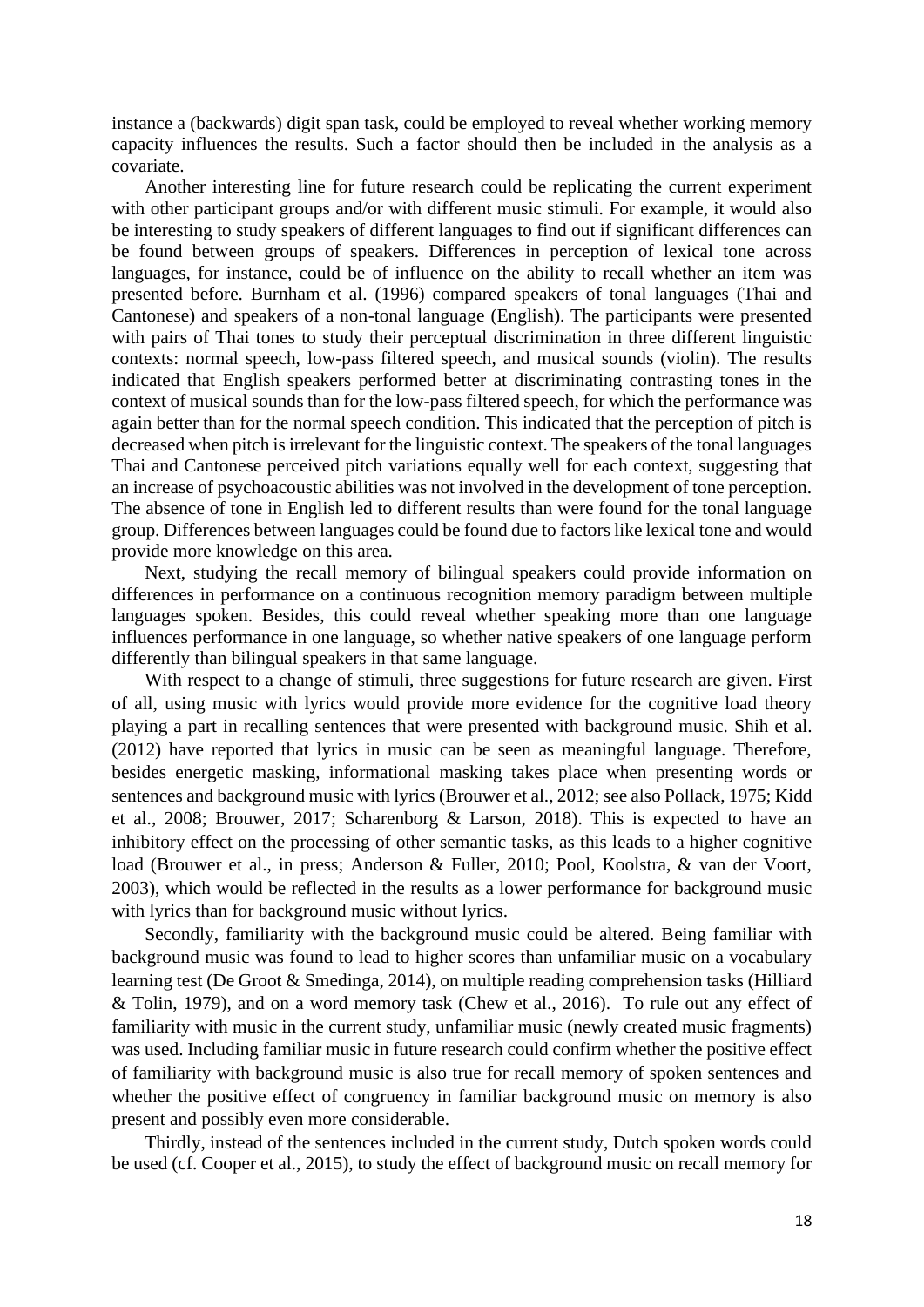words. This could lead to different results than were found in this study. As words are shorter units of language, they are likely to carry less information than sentences, resulting in a lower cognitive load. Following the cognitive load theory, a decrease in cognitive resources needed results in increased performance.

In conclusion, the results showed that background music had a positive effect on the ability of native Dutch speakers to recall whether Dutch spoken sentences were presented before. As expected, performance on the continuous recognition memory paradigm was influenced by both the congruency in background music for two presentations of a spoken sentence and by the lag, as a lower lag value resulted in higher accuracy on the task. The effect of musical training was, unexpectedly, not of significant influence on the performance, indicating that participants with musical training did not score higher than participants that had not had musical training. The lack of an effect of musical training could have been influenced by possible methodological limitations. A more objective classification of participants' musical training would possibly provide different results. The finding that congruency in background music facilitated recall adds to the current knowledge of background music on memory, as this suggested that spoken sentences and background music are stored collectively in working memory. Although future research would have to provide additional information on the effect music can have on memory, these results allow for a broader application of background music to boost memory performance.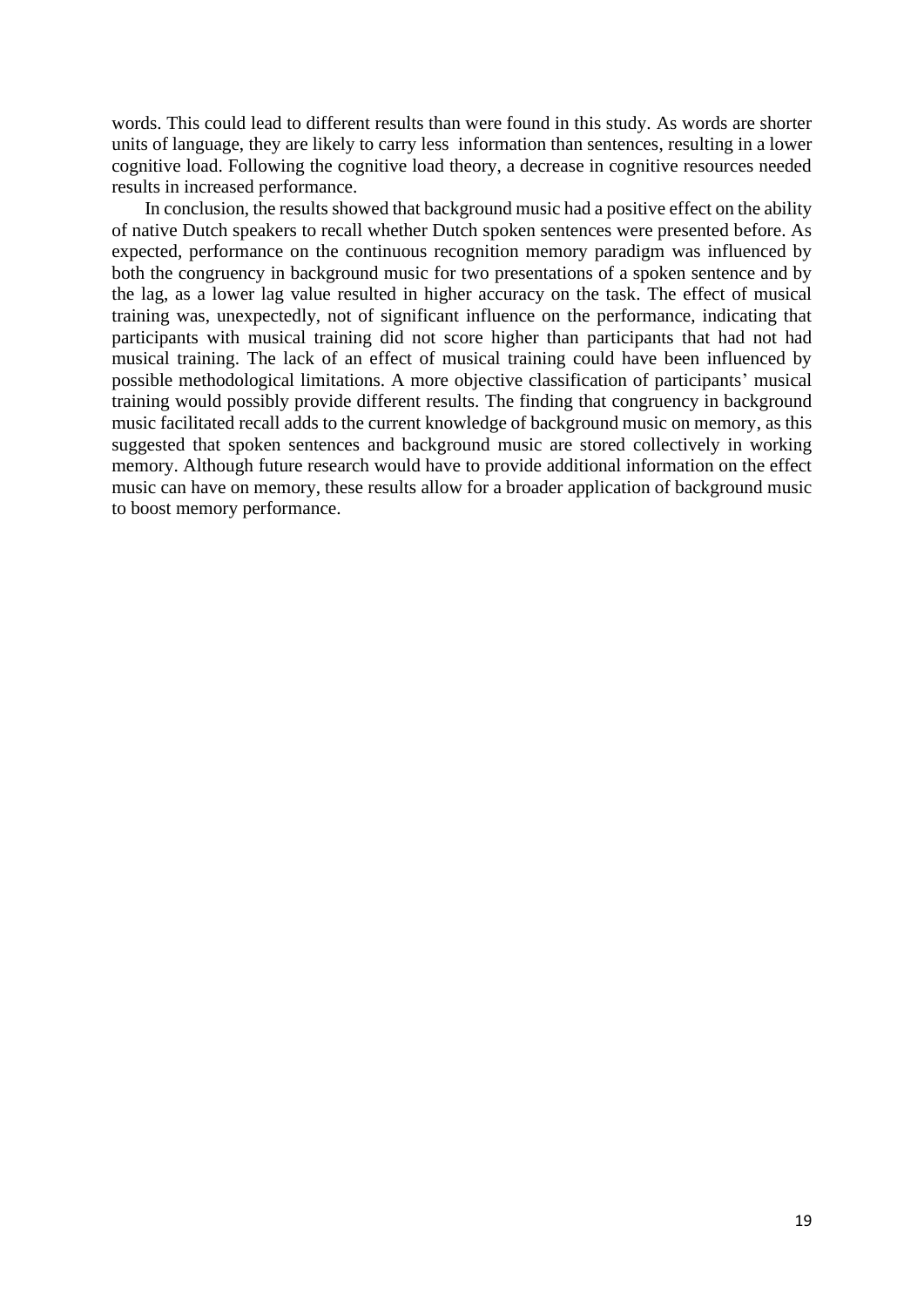## <span id="page-22-0"></span>References

- Anderson, S., Henke, J., McLaughlin, M., Ripp, M., & Tuffs, P. (2000). Using background music to enhance memory and improve learning.
- Anderson, S.A., & Fuller, G.B. (2010). Effect of music on reading comprehension of junior high school students. *School Psychology Quarterly, 25*(3), 178-187.
- Audacity Team. (2020). *Audacity*®*: Free Audio Editor and Recorder* (2.3.3) [Software]. Retrieved from<https://www.audacityteam.org/>
- Balch, W.R., Bowman, K., & Mohler, L.A. (1992). Music-dependent memory in immediate and delayed word recall. *Memory & Cognition, 20*(1), 21-28.
- Bamford, J. & Wilson, I. 1979. Methodological considerations and practical aspects of the BKB sentence lists. In J. Bench & J. Bamford (eds.). *Speech-hearing Tests and the Spoken Language of Hearing-impaired Children.* London, UK: Academic Press, pp. 146-187.
- Bench, J., Kowal, A., and Bamford, J. (1979). The BKB (Bamford-Kowal-Bench) sentence lists for partially-hearing children. *British Journal of Audiology, 13,* 108–112.
- Boersma, P. (2001). PRAAT, a system for doing phonetics by computer. *Glot International*, *5*(9), 341-345.
- Borrie, S.A., McAuliffe, M.J., Liss, J.M., O'Beirne, G.A., & Anderson, T.J. (2013). The role of linguistic and indexical information in improved recognition of dysarthric speech. *The Journal of the Acoustical Society of America*, *133*(1), 474-482.
- Bowling, D. L., Gill, K., Choi, J. D., Prinz, J., & Purves, D. (2010). Major and minor music compared to excited and subdued speech. *The Journal of the Acoustical Society of America*, *127*(1), 491-503.
- Bradlow, A. R., Nygaard, L. C., & Pisoni, D. B. (1999). Effects of talker, rate, and amplitude variation on recognition memory for spoken words. *Perception & psychophysics*, *61*(2), 206-219.
- Brouwer, S. (2017). Masking release effects of a standard and a regional linguistic variety. *The Journal of the Acoustical Society of America, 142*(2), 237-243.
- Brouwer, S., Akkermans, N., Hendriks, L., van Uden, H., & Wilms, V. (in press). "Lass Frooby Noo!" The interference of song lyrics and meaning on speech intelligibility. *Journal of Experimental Psychology: Applied.*
- Brouwer, S., Van Engen, K.J., Calandruccio, L., & Bradlow, A.R. (2012). Linguistic contributions to speech-on-speech masking for native and non-native listeners: Language familiarity and semantic content. *The Journal of the Acoustical Society of America*, *131*(2), 1449-1464.
- Burnham, D., Francis, E., Webster, D., Luksaneeyanawin, S., Attapaiboon, C., Lacerda, F., & Keller, P. (1996). Perception of lexical tone across languages: Evidence for a linguistic mode of processing. In *Proceeding of Fourth International Conference on Spoken Language Processing* (pp. 2514-2517). IEEE.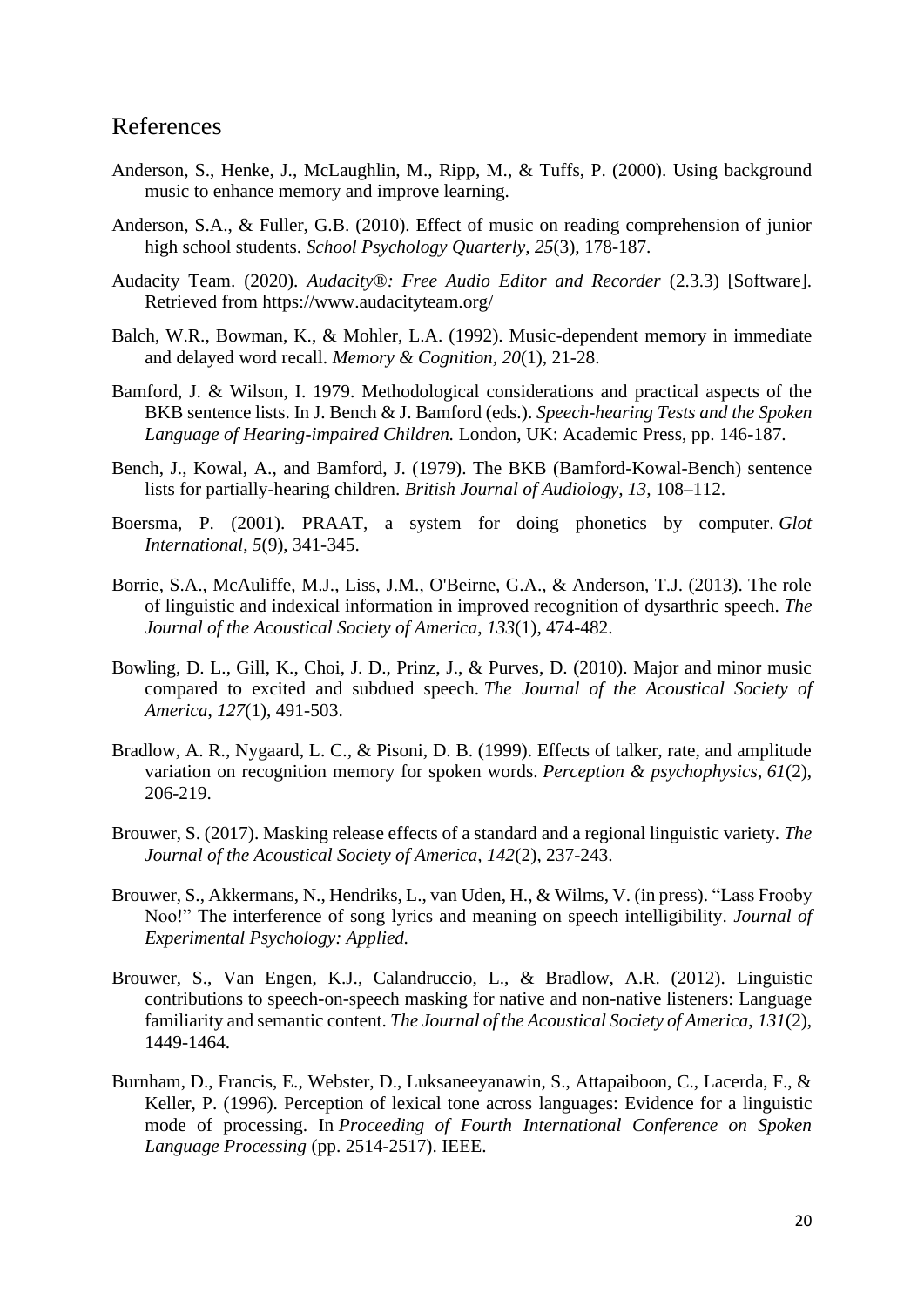- Calandruccio, L., Dhar, S., & Bradlow, A.R. (2010). Speech-on-speech masking with variable access to the linguistic content of the masker speech. *The Journal of the Acoustical Society of America, 128*(2), 860-869.
- Cherry, E.C. (1953). Some experiments on the recognition of speech, with one and with two ears. *The Journal of the acoustical society of America, 25*(5), 975-979.
- Chew, A.S.Q., Yu, Y.T., Chua, S.W., & Gan, S. K. E. (2016). The effects of familiarity and language of background music on working memory and language tasks in Singapore. *Psychology of Music*, *44*(6), 1431-1438.
- Cooper, A., Brouwer, S., & Bradlow, A.R. (2015). Interdependent processing and encoding of speech and concurrent background noise. *Attention, Perception, & Psychophysics, 77*(4), 1342-1357.
- De Groot, A.M., & Smedinga, H.E. (2014). Let the music play!: A short-term but no long-term detrimental effect of vocal background music with familiar language lyrics on foreign language vocabulary learning. *Studies in Second Language Acquisition*, *36*(4), 681-707.
- Escobar, J., Mussoi, B.S., & Silberer, A.B. (2020). The effect of musical training and working memory in adverse listening situations. *Ear and hearing*, *41*(2), 278-288.
- Field, A. (2013). *Discovering statistics using IBM SPSS statistics* (4<sup>th</sup> edition). SAGE Publications.
- George, E.M., & Coch, D. (2011). Music training and working memory: An ERP study. *Neuropsychologia*, *49*(5), 1083-1094.
- Gordon-Salant, S., & Cole, S.S. (2016). Effects of age and working memory capacity on speech recognition performance in noise among listeners with normal hearing. *Ear and hearing*, *37*(5), 593-602.
- Götell, E., Brown, S., & Ekman, S.L. (2002). Caregiver singing and background music in dementia care. *Western Journal of Nursing Research*, *24*(2), 195-216.
- Hallam, S., Price, J., & Katsarou, G. (2002). The effects of background music on primary school pupils' task performance. *Educational studies*, *28*(2), 111-122.
- Hilliard, O.M., & Tolin, P. (1979). Effect of familiarity with background music on performance of simple and difficult reading comprehension tasks. *Perceptual and Motor Skills*, *49*(3), 713-714.
- Hu, X., Li, F., & Kong, R. (2019). Can Background Music Facilitate Learning? Preliminary Results on Reading Comprehension. In *Proceedings of the 9th International Conference on Learning Analytics & Knowledge* (pp. 101-105).
- Jäncke, L., & Sandmann, P. (2010). Music listening while you learn: No influence of background music on verbal learning. *Behavioral and Brain Functions, 6*(1), 1-14.
- Kang, H.J., & Williamson, V.J. (2014). Background music can aid second language learning. *Psychology of Music*, *42*(5), 728-747.
- Kidd, G., Mason, C.R., Richards, V.M., Gallun, F.J., & Durlach, N. I. (2008). Informational masking. In *Auditory perception of sound sources* (pp. 143-189). Springer, Boston, MA.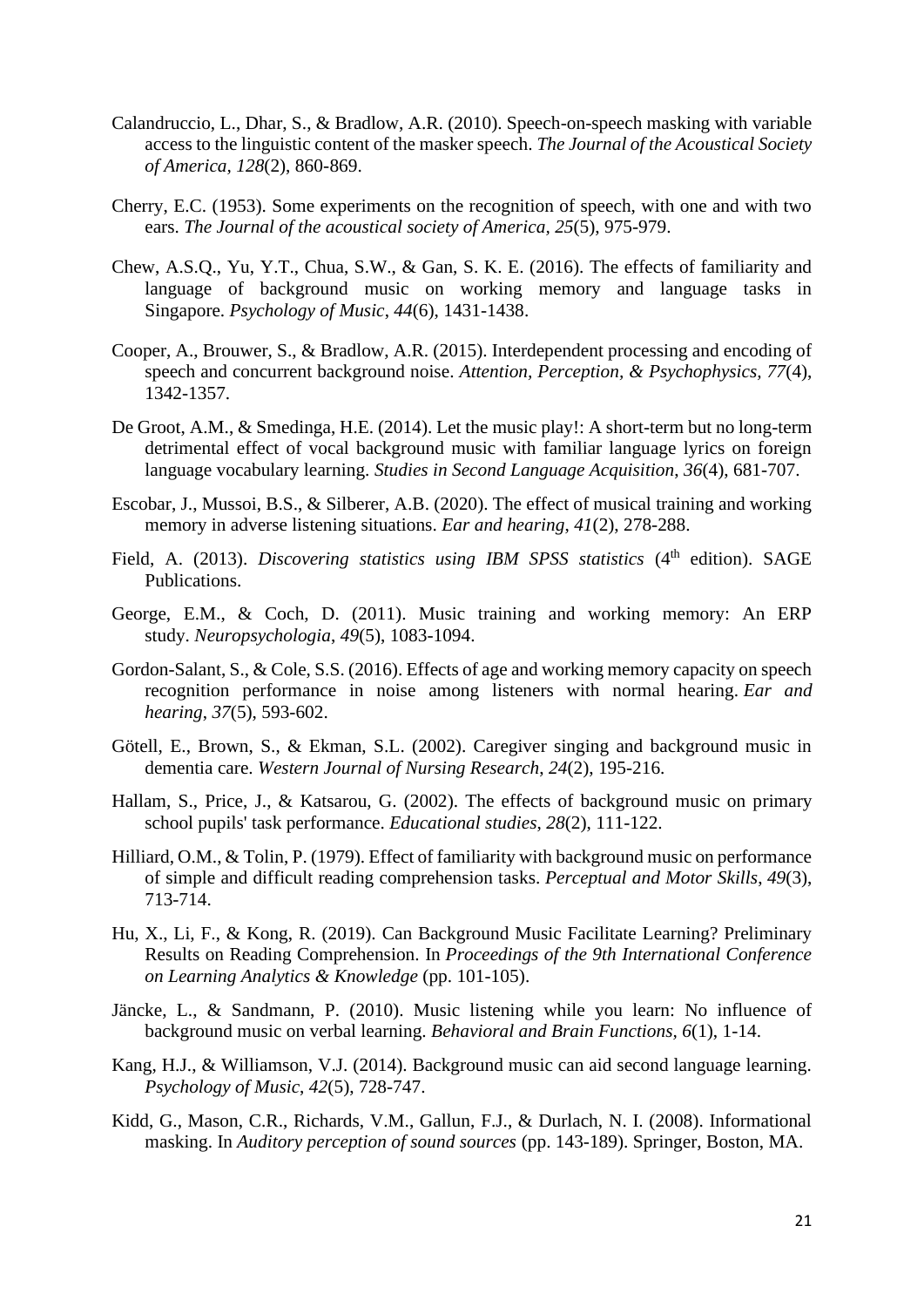- Koeritzer, M. A., Rogers, C. S., Van Engen, K. J., & Peelle, J. E. (2018). The impact of age, background noise, semantic ambiguity, and hearing loss on recognition memory for spoken sentences. *Journal of Speech, Language, and Hearing Research*, *61*(3), 740-751.
- Kraus, N., & Chandrasekaran, B. (2010). Music training for the development of auditory skills. *Nature Reviews Neuroscience, 11*(8), 599-605.
- Lehmann, J.A., & Seufert, T. (2017). The influence of background music on learning in the light of different theoretical perspectives and the role of working memory capacity. *Frontiers in Psychology*, 8, 1902.
- Lesiuk, T. (2005). The effect of music listening on work performance. *Psychology of Music, 33*(2), 173-191.
- Levi, S.V., & Pisoni, D.B. (2020). Indexical and linguistic channels in speech perception: Some effects of voiceovers on advertising outcomes. In *Psycholinguistic phenomena in marketing communications* (pp. 203-220). Psychology Press.
- Mattys, S.L., Davis, M.H., Bradlow, A.R., & Scott, S.K. (2012). Speech recognition in adverse conditions: A review. *Language and Cognitive Processes*, *27*(7-8), 953-978.
- McLennan, C.T., & Luce, P.A. (2005). Examining the time course of indexical specificity effects in spoken word recognition. *Journal of Experimental Psychology: Learning, Memory, and Cognition, 31*(2), 306-321.
- Müllensiefen, D., Gingras, B., Musil, J., & Stewart, L. (2014). Measuring the facets of musicality: The Goldsmiths Musical Sophistication Index (Gold-MSI). *Personality and Individual Differences*, *60*, S35.
- Parbery-Clark, A., Skoe, E., & Kraus, N. (2009). Musical experience limits the degradative effects of background noise on the neural processing of sound. *Journal of Neuroscience*, *29*(45), 14100-14107.
- Patson, L.L.M., & Tippett, L.J. (2011). The effect of background music on cognitive performance in musicians and nonmusicians. *Music Perception, 29*, 173–183.
- Pietschnig, J., Voracek, M., & Formann, A.K. (2010). Mozart effect–Shmozart effect: A metaanalysis. *Intelligence*, *38*(3), 314-323.
- Pollack, I. (1975). Auditory informational masking. *The Journal of the Acoustical Society of America*, *57*(1), S5.
- Pool, M.M., Koolstra, C.M., & Van der Voort, T.H. (2003). The impact of background radio and television on high school students' homework performance. *Journal of Communication, 53*(1), 74-87.
- Pufahl, A., & Samuel, A.G. (2014). How lexical is the lexicon? Evidence for integrated auditory memory representations. *Cognitive Psychology*, *70*, 1-30.
- Qualtrics (Version July 2021) [Software]. (2005). Qualtrics, Provo, UT, USA. Retrieved from [https://www.qualtrics.com](https://www.qualtrics.com/)
- Quené, H., & van Delft, L. (2010). Non-native durational patterns decrease speech intelligibility. *Speech Communication, 52*, 911-918.
- Rauscher, F.H., Shaw, G.L., & Ky, K.N. (1993). Music and spatial task performance. *Nature*, *365*(6447), 611-611.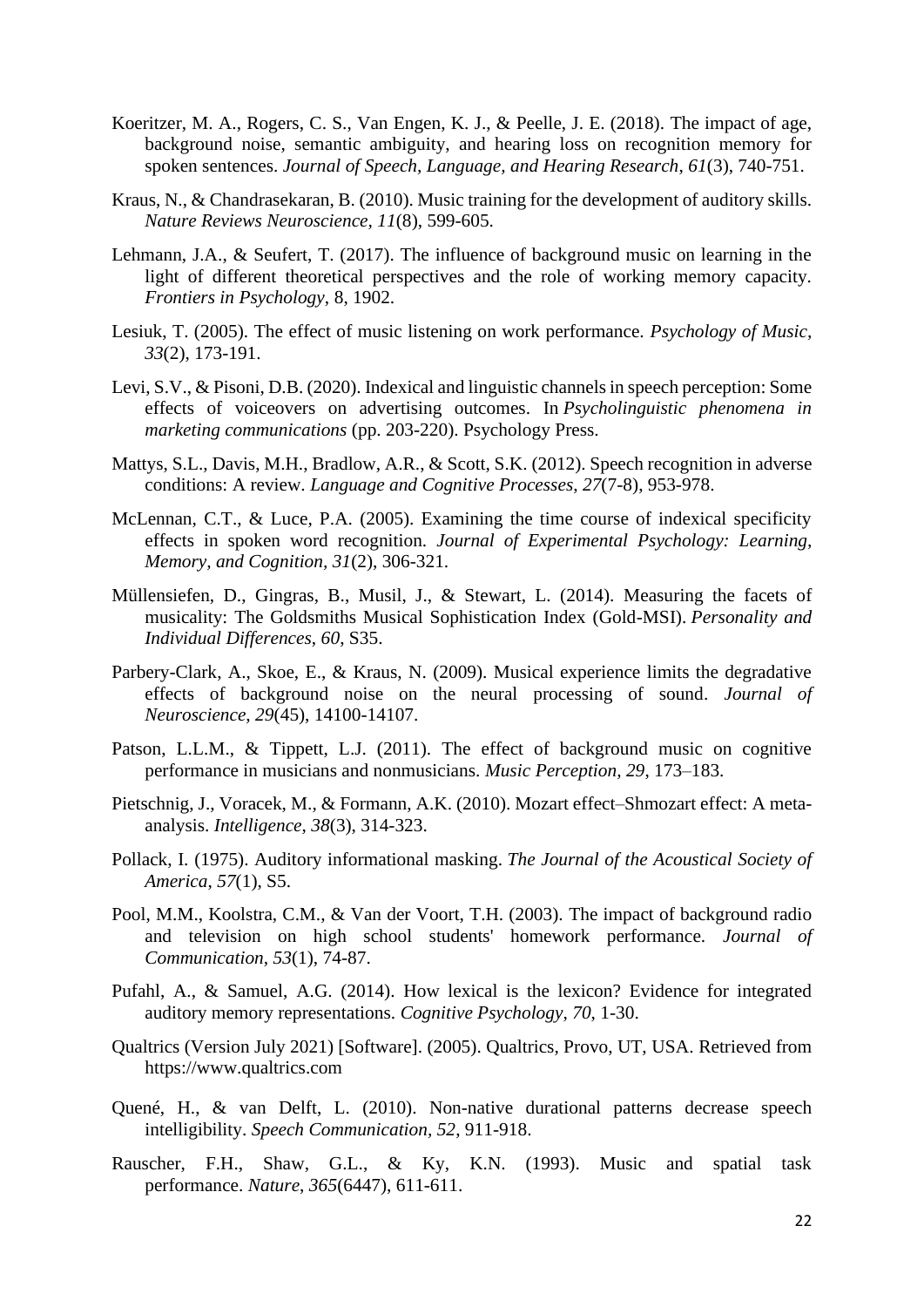- Scharenborg, O., & Larson, M. (2018a). Investigating the effect of music and lyrics on spokenword recognition.
- Scharenborg, O., & Larson, M. (2018b). The conversation continues: The effect of lyrics and music complexity of background music on spoken-word recognition.
- Shaw, R. G., & Mitchell-Olds, T. (1993). ANOVA for unbalanced data: an overview. *Ecology*, *74*(6), 1638-1645.
- Shek, V., & Schubert, E. (2009, December). Background music at work: A literature review and some hypotheses. In *Proceedings of the 2nd international conference on music communication science (ICoMCS2)* (pp. 87-91).
- Shih, Y.N., Huang, R.H., & Chiang, H.Y. (2012). Background music: Effects on attention performance. *Work, 42*(4), 573-578.
- Shinn-Cunningham, B.G. (2008). Object-based auditory and visual attention. *Trends in cognitive sciences*, *12*(5), 182-186.
- Smith, S.M. (1985). Background music and context-dependent memory. *The American Journal of Psychology*, *98*(4), 591-603.
- Steele, K.M., Bass, K.E., & Crook, M.D. (1999). The mystery of the Mozart effect: Failure to replicate. *Psychological Science*, *10*(4), 366-369.
- Swaminathan, J., Mason, C.R., Streeter, T.M., Best, V., Kidd Jr, G., & Patel, A.D. (2015). Musical training, individual differences and the cocktail party problem. *Scientific reports, 5*(1), 1-11.
- The Doobie Brothers. (1972, July 19). Listen to the Music. In *Toulouse Street*. <https://open.spotify.com/track/7Ar4G7Ci11gpt6sfH9Cgz5?si=c27c0c1f84f04bb6>
- Thompson, W.F., Schellenberg, E.G., & Husain, G. (2001). Arousal, mood, and the Mozart effect. *Psychological science, 12*(3), 248-251.
- Thompson, W.F., Schellenberg, E.G., & Letnic, A.K. (2012). Fast and loud background music disrupts reading comprehension. *Psychology of Music*, *40*(6), 700-708.
- Tun, P.A., O'Kane, G., & Wingfield, A. (2002). Distraction by competing speech in young and older adult listeners. *Psychology and aging*, *17*(3), 453.
- Turker, S., & Reiterer, S.M. (2021). Brain, musicality and language aptitude: A complex interplay. *Annual Review of Applied Linguistics*, 1-13.
- Yeend, I., Beach, E.F., Sharma, M., & Dillon, H. (2017). The effects of noise exposure and musical training on suprathreshold auditory processing and speech perception in noise. *Hearing research*, *353*, 224-236.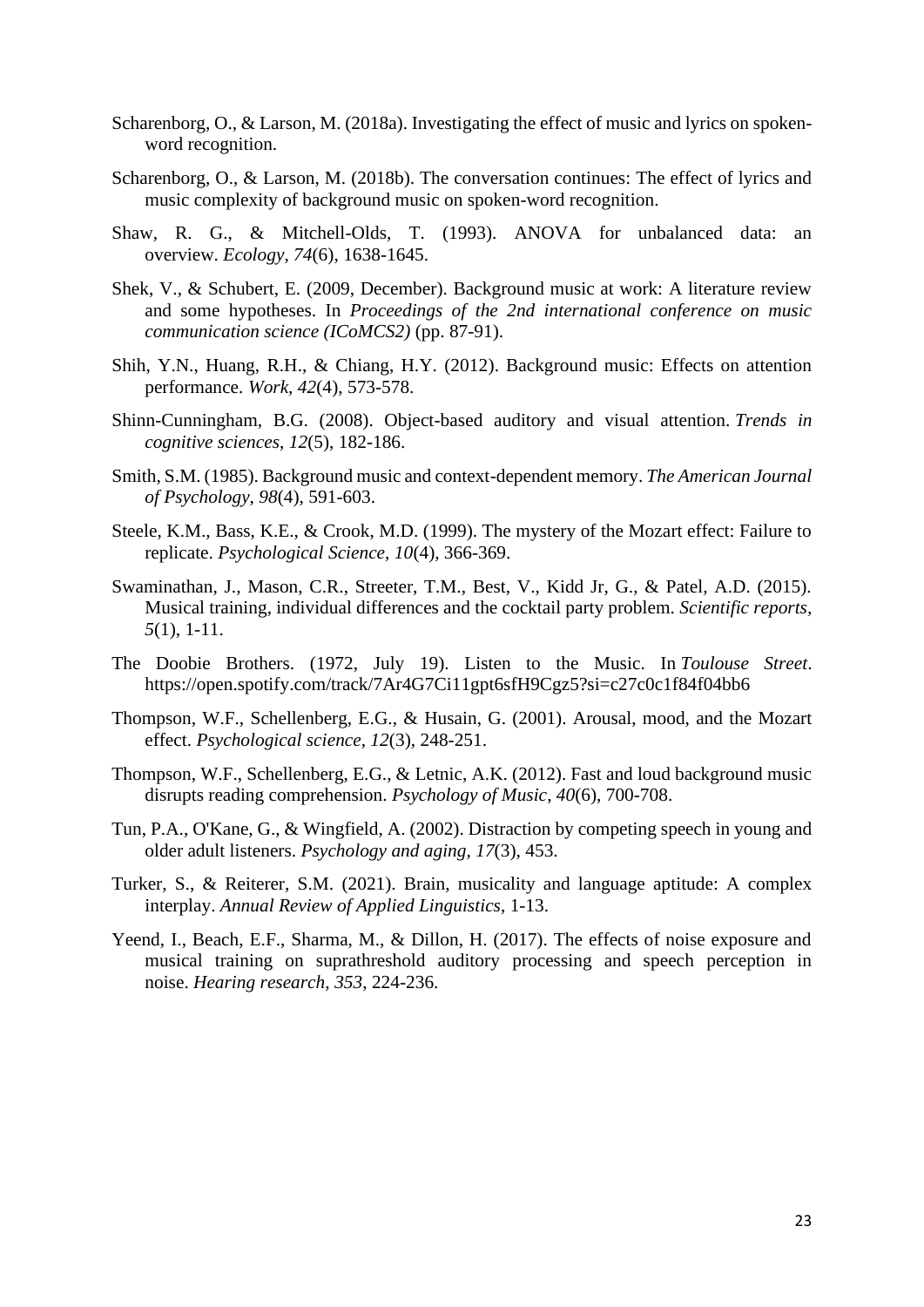## <span id="page-26-0"></span>Appendix A. Stimulus set

Four stimuli lists were created, based on the two lists by Cooper et al. (2015). List 1 is presented below, which is made up of 9 practice items (p1 - p8), 16 memory load items (m1 - p16), 20 filler items (indicated by filler 1 - filler 20) and 192 experimental items. Experimental items with lag 4 are marked blue, items with lag 8 are marked yellow, and items with lag 16 are marked red. For each item, the name of the music fragment indicating the BKB-list and item number (Brouwer et al., 2012; Bamford & Wilson, 1979; Bench, Kowal, & Bamford, 1979), the correct response ('new' or 'old'), the condition ('new', 'same', or 'diff'), and the lag value ('4', '8', or '16', or 'new' for new items) are included.

| <b>Trial</b>   | <b>Sentence</b>                    | <b>Music fragment</b> | Response   | Condition  | Lag                     |
|----------------|------------------------------------|-----------------------|------------|------------|-------------------------|
| p1             | De familie houdt van vis.          | AD24r1901 min         | new        | new        | new                     |
| p <sub>2</sub> | De baby bevindt zich op het kleed. | AD24r1903 maj         | new        | new        | new                     |
| p3             | De wasmachine ging kapot.          | AD24r1904 min         | new        | new        | new                     |
| p4             | De concierge veegde de vloer.      | AD24r1906_maj         | new        | new        | new                     |
| p <sub>5</sub> | De baby bevindt zich op het kleed. | AD24r1903_maj         | old        | same       | $\overline{4}$          |
| p6             | De wasmachine ging kapot.          | AD24r1904 maj         | old        | diff       | $\overline{4}$          |
| p7             | Het badwater was warm.             | AD24r1908 min         | new        | new        | new                     |
| p8             | De familie houdt van vis.          | AD24r1901 min         | old        | same       | 8                       |
| break          |                                    |                       |            |            |                         |
| m1             | Het meisje hield een spiegel vast. | m1 AD24r1914 maj      | new        | new        | new                     |
| m2             | De kop staat op een schotel.       | m2_AD24r1915_maj      | new        | new        | new                     |
| m <sub>3</sub> | De koeien zijn in het weiland.     | m3 AD24r1916 min      | new        | new        | new                     |
| m4             | De pepermolen was leeg.            | m4_AD24r2101_maj      | new        | new        | new                     |
| m5             | De hond dronk uit een schaal.      | m5 AD24r2102 min      | new        | new        | new                     |
| m <sub>6</sub> | De koeien zijn in het weiland.     | m6 AD24r1916 min      | old        | same       | 4                       |
| m7             | De kat ving een muis.              | m7_AD24r2105_min      | new        | new        | new                     |
| m8             | De hond dronk uit een schaal.      | m8 AD24r2102 maj      | old        | diff       | $\overline{4}$          |
| m9             | De kop staat op een schotel.       | m9_AD24r1915_min      | old        | diff       | 8                       |
| m10            | De koe staat op het gras.          | m10 AD24r2109 min     | new        | new        | new                     |
| m11            | De pepermolen was leeg.            | m11 AD24r2101 maj     | old        | same       | 8                       |
| m12            | De koffiekoppen staan op de tafel. | m12 AD24r2110 maj     | new        | new        | new                     |
| m13            | De koe staat op het gras.          | m13 AD24r2109 maj     | old        | diff       | $\overline{4}$          |
| m14            | De kat ving een muis.              | m14_AD24r2105_min     | old        | same       | 8                       |
| m15            | De koffiekoppen staan op de tafel. | m15 AD24r2110 min     | old        | diff       | $\overline{4}$          |
| m16            | Het meisje hield een spiegel vast. | m16_AD24r1914_maj     | old        | same       | 16                      |
| $\mathbf{1}$   | De ladder staat vlakbij de deur.   | AD24r0201_maj1        | new        | new        | new                     |
| 2              | De oude handschoenen zijn vies.    | AD24r0204 min1        | new        | new        | new                     |
| 3              | De magere hond had honger.         | AD24r0206 maj1        | new        | new        | new                     |
| 4              | De ladder staat vlakbij de deur.   | AD24r0201 maj1        | old        | same       | 4                       |
| 5              | De jongen kende het spel.          | AD24r0207_maj1        | new        | new        | new                     |
| 6              | De politie achtervolgde de auto.   | AD24r0210_min1        | <u>new</u> | <u>new</u> | <u>new</u>              |
| 7              | De dame maakt een stuk speelgoed.  | AD24r0212 maj1        | new        | new        | new                     |
| 8              | De kleine baby slaapt.             | AD24r0214 min1        | new        | new        | new                     |
| 9              | $\mathbf{1}$                       | filler1               |            |            | filler                  |
| 10             | De magere hond had honger.         | AD24r0206 min1        | old        | diff       | $\overline{8}$          |
| 11             | De kleine baby slaapt.             | AD24r0214 min1        | old        | same       | $\overline{\mathbf{4}}$ |
| 12             | De school is vandaag vroeg uit.    | AD24r0216_min1        | new        | new        | new                     |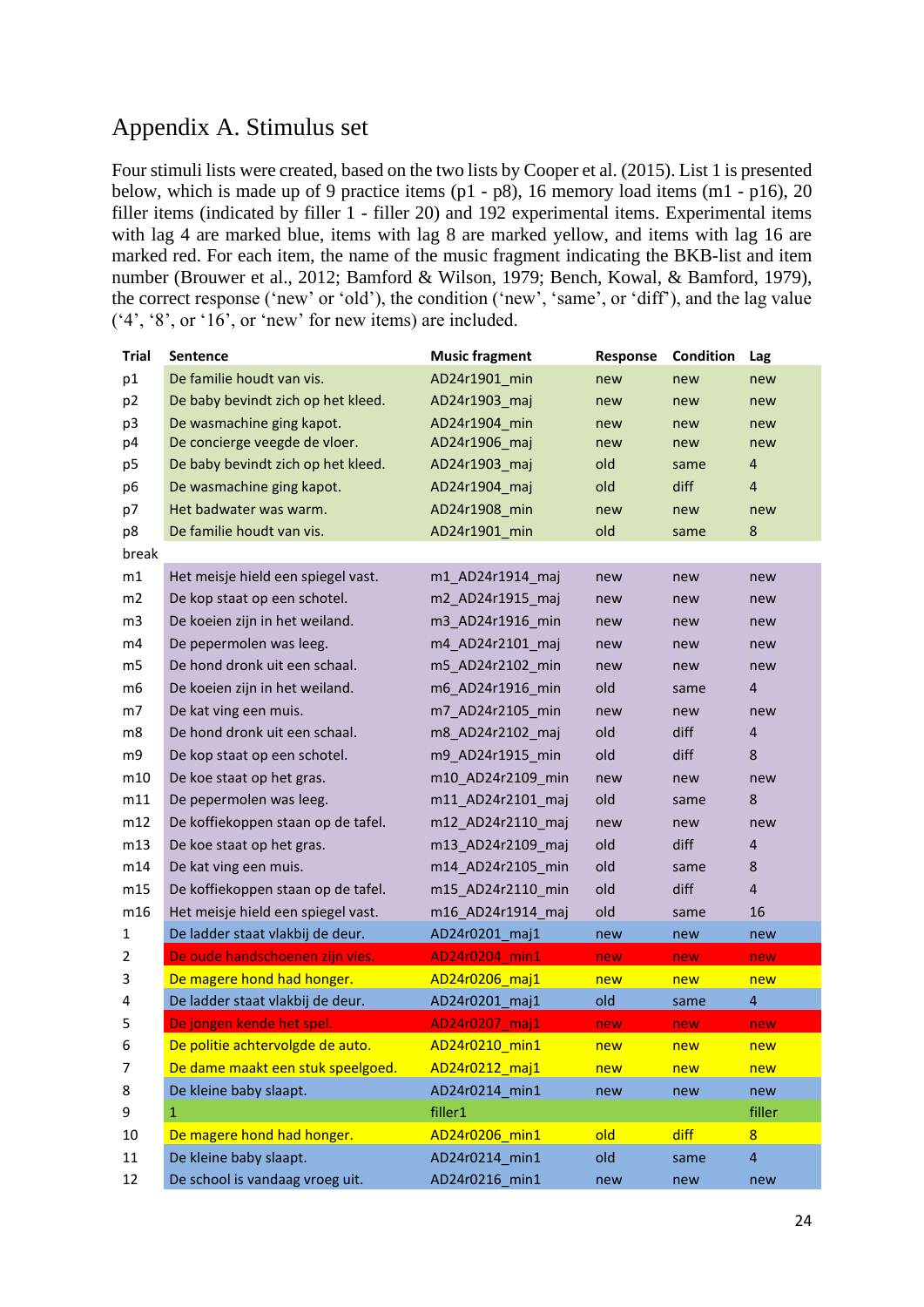| 13 | De politie achtervolgde de auto.    | AD24r0210 maj1      | old        | diff | $8\phantom{1}$          |
|----|-------------------------------------|---------------------|------------|------|-------------------------|
| 14 | De dame maakt een stuk speelgoed.   | AD24r0212 min1      | old        | diff | $\overline{8}$          |
| 15 | De school is vandaag vroeg uit.     | AD24r0216 maj1      | old        | diff | $\overline{4}$          |
| 16 | De glazen schaal brak.              | AD24r0301 min1      | new        | new  | new                     |
| 17 | De oude handschoenen zijn vies.     | AD24r0204 min1      | old        | same | 16                      |
| 18 | De hond speelde met een stok.       | AD24r0302 min1      | new        | new  | new                     |
| 19 | De theepot is erg heet.             | AD24r0303_maj1      | new        | new  | new                     |
| 20 | De jongen kende het spel.           | AD24r0207_maj1      | old        | same | 16                      |
| 21 | De hond speelde met een stok.       | AD24r0302_maj1      | old        | diff | $\overline{\mathbf{4}}$ |
| 22 | De boer heeft een stier.            | AD24r0304 maj1      | new        | new  | new                     |
| 23 | De glazen schaal brak.              | AD24r0301 min1      | old        | same | 8 <sup>2</sup>          |
| 24 | De dame droeg een jas.              | AD24r0306 maj1      | new        | new  | new                     |
| 25 | De kinderen lopen naar huis.        | AD24r0307 min1      | new        | new  | new                     |
| 26 | De theepot is erg heet.             | AD24r0303 min1      | old        | diff | $8\phantom{1}$          |
| 27 | De man maakte zijn schoenen schoon. | AD24r0310 min1      | new        | new  | new                     |
| 28 | 2                                   | filler <sub>2</sub> |            |      | filler                  |
| 29 | De jongen rent weg.                 | AD24r0312_maj1      | new        | new  | new                     |
| 30 | De kamer wordt koud.                | AD24r0315 min1      |            |      | new                     |
| 31 | Het meisje schopte tegen de tafel.  | AD24r0316 maj1      | new<br>new | new  | new                     |
| 32 |                                     | AD24r0312_maj1      | old        | new  | $\overline{\mathbf{4}}$ |
|    | De jongen rent weg.                 |                     |            | same |                         |
| 33 | De kamer wordt koud.                | AD24r0315 min1      | old        | same | 4                       |
| 34 | De man maakte zijn schoenen schoon. | AD24r0310 min1      | old        | same | $\overline{8}$          |
| 35 | De vrouw hielp haar man.            | AD24r0401 min1      | new        | new  | new                     |
|    | De machine maakte veel lawaai.      |                     | new        | new  | new                     |
| 36 |                                     | AD24r0402_maj1      |            |      |                         |
| 37 | De boer heeft een stier.            | AD24r0304 maj1      | old        | same | 16                      |
| 38 | Het meisje schopte tegen de tafel.  | AD24r0316_maj1      | old        | same | $\overline{8}$          |
| 39 | De dame droeg een jas.              | AD24r0306_min1      | old        | diff | 16                      |
| 40 | De kinderen lopen naar huis.        | AD24r0307_min1      | old        | same | 16                      |
| 41 | De oude man is bezorgd.             | AD24r0403_maj1      | new        | new  | new                     |
| 42 | Het huis had een mooie tuin.        | AD24r0405_maj1      | new        | new  | new                     |
| 43 | De glazen pot zat vol.              | AD24r0411_min1      | new        | new  | new                     |
| 44 | De oude man is bezorgd.             | AD24r0403_min1      | old        | diff | $\overline{\mathbf{4}}$ |
| 45 | Het meisje verloor haar pop.        | AD24r0413 min1      | new        | new  | new                     |
| 46 | De glazen pot zat vol.              | AD24r0411_min1      | old        | same | $\overline{\mathbf{4}}$ |
| 47 | 3                                   | filler3             |            |      | filler                  |
| 48 | 4                                   | filler4             |            |      | filler                  |
| 49 | Het huis had een mooie tuin.        | AD24r0405_maj1      | old        | same | $\overline{8}$          |
| 50 | De vrouw hielp haar man.            | AD24r0401_maj1      | old        | diff | 16                      |
| 51 | De machine maakte veel lawaai.      | AD24r0402_min1      | old        | diff | 16                      |
| 52 | Het meisje verloor haar pop.        | AD24r0413 maj1      | old        | diff | $\overline{8}$          |
| 53 | De kok maakt een taart.             | AD24r0414_min1      | new        | new  | new                     |
| 54 | Het kind pakte het speelgoed.       | AD24r0415 maj1      | new        | new  | new                     |
| 55 | De modder plakte aan zijn schoen.   | AD24r0416_maj1      | new        | new  | new                     |
| 56 | De badhanddoek was nat.             | AD24r0501_min1      | new        | new  | new                     |
| 57 | 5                                   | filler <sub>5</sub> |            |      | filler                  |
| 58 | De lucifers liggen op de plank.     | AD24r0502_maj1      | new        | new  | new                     |
| 59 | De trein had een ernstig ongeluk.   | AD24r0504 maj1      | new        | new  | new                     |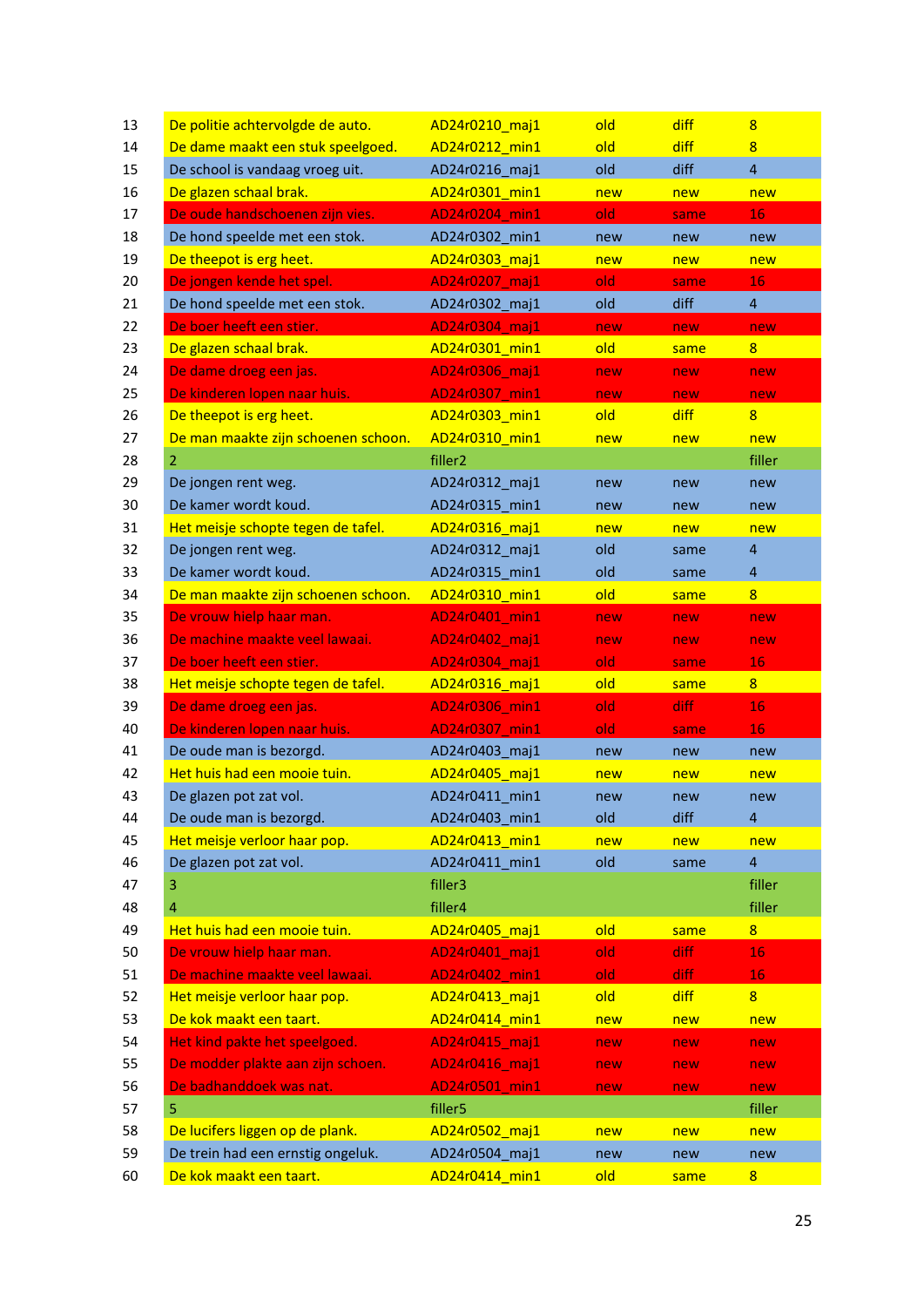| 61  | De gootsteen in de keuken is leeg. | AD24r0505 maj1      | new | new  | new                     |
|-----|------------------------------------|---------------------|-----|------|-------------------------|
| 62  | De trein had een ernstig ongeluk.  | AD24r0504 maj1      | old | same | 4                       |
| 63  | Het park is vlakbij de weg.        | AD24r0508_maj1      | new | new  | new                     |
| 64  | De kok sneed enkele uien.          | AD24r0509 maj1      | new | new  | new                     |
| 65  | De lucifers liggen op de plank.    | AD24r0502_min1      | old | diff | 8                       |
| 66  | Het park is vlakbij de weg.        | AD24r0508 min1      | old | diff | $\overline{4}$          |
| 67  | De kok sneed enkele uien.          | AD24r0509 maj1      | old | same | $\overline{\mathbf{4}}$ |
| 68  | De gootsteen in de keuken is leeg. | AD24r0505_maj1      | old | same | $8\phantom{1}$          |
| 69  | Het kind pakte het speelgoed.      | AD24r0415 min1      | old | diff | 16                      |
| 70  | De modder plakte aan zijn schoen.  | AD24r0416_maj1      | old | same | 16                      |
| 71  | De badhanddoek was nat.            | AD24r0501 maj1      | old | diff | 16                      |
| 72  | Het kleine meisje schreeuwt.       | AD24r0515 min1      | new | new  | new                     |
| 73  | De verf druppelde op de grond.     | AD24r0601 min1      | new | new  | new                     |
| 74  | De zon smolt de sneeuw.            | AD24r0607 min1      | new | new  | new                     |
| 75  | De vader komt naar huis.           | AD24r0608_min1      | new | new  | new                     |
| 76  | De verf druppelde op de grond.     | AD24r0601 maj1      | old | diff | $\overline{4}$          |
| 77  | De bezem stond in de hoek.         | AD24r0615 min1      |     |      | new                     |
|     |                                    |                     | new | new  |                         |
| 78  | De vrouw maakte haar huis schoon.  | AD24r0616 min1      | new | new  | new                     |
| 79  | 6                                  | filler <sub>6</sub> |     |      | filler                  |
| 80  | De concierge gebruikte een bezem.  | AD24r1002_maj1      | new | new  | new                     |
| 81  | De zon smolt de sneeuw.            | AD24r0607 min1      | old | same | 8                       |
| 82  | De vader komt naar huis.           | AD24r0608 maj1      | old | diff | 8                       |
| 83  | De concierge gebruikte een bezem.  | AD24r1002 maj1      | old | same | $\overline{4}$          |
| 84  | De goede jongen helpt.             | AD24r1004 min1      | new | new  | new                     |
| 85  | De vrouw maakte haar huis schoon.  | AD24r0616 maj1      | old | diff | $\overline{8}$          |
| 86  | De keukenklok stond verkeerd.      | AD24r1006 maj1      | new | new  | new                     |
| 87  | Het kleine meisje schreeuwt.       | AD24r0515 min1      | old | same | 16                      |
| 88  | $\overline{7}$                     | filler7             |     |      | filler                  |
| 89  | De postbode bracht een brief.      | AD24r1009_maj1      | new | new  | new                     |
| 90  | 8                                  | filler <sub>8</sub> |     |      | filler                  |
| 91  | De melk stond bij de voordeur.     | AD24r1012_min1      | new | new  | new                     |
| 92  | De bezem stond in de hoek.         | AD24r0615_maj1      | old | diff | 16                      |
| 93  | De keukenklok stond verkeerd.      | AD24r1006 min1      | old | diff | $\overline{8}$          |
| 94  | De melk stond bij de voordeur.     | AD24r1012_maj1      | old | diff | $\overline{\mathbf{4}}$ |
| 95  | De overhemden hangen in de kast.   | AD24r1013_maj1      | new | new  | new                     |
| 96  | De postbode bracht een brief.      | AD24r1009_maj1      | old | same | $8\phantom{1}$          |
| 97  | De grond was erg hard.             | AD24r1014 min1      | new | new  | new                     |
| 98  | De kip legde enkele eieren.        | AD24r1016_min1      | new | new  | new                     |
| 99  | De goede jongen helpt.             | AD24r1004_maj1      | old | diff | 16                      |
| 100 | De snoepwinkel was leeg.           | AD24r1101_min1      | new | new  | new                     |
| 101 | De honden gingen wandelen.         | AD24r1102_maj1      | new | new  | new                     |
| 102 | De dame bleef voor de lunch.       | AD24r1104_maj1      | new | new  | new                     |
| 103 | De bestuurder wachtte op de hoek.  | AD24r1105_maj1      | new | new  | new                     |
| 104 | De honden gingen wandelen.         | AD24r1102 min1      | old | diff | $\overline{4}$          |
| 105 | De agent weet de weg.              | AD24r1107_min1      | new | new  | new                     |
| 106 | De bestuurder wachtte op de hoek.  | AD24r1105_maj1      | old | same | $\overline{\mathbf{4}}$ |
| 107 | De snoepwinkel was leeg.           | AD24r1101 min1      | old |      | $\overline{8}$          |
|     |                                    |                     |     | same |                         |
| 108 | De agent weet de weg.              | AD24r1107_maj1      | old | diff | $\overline{4}$          |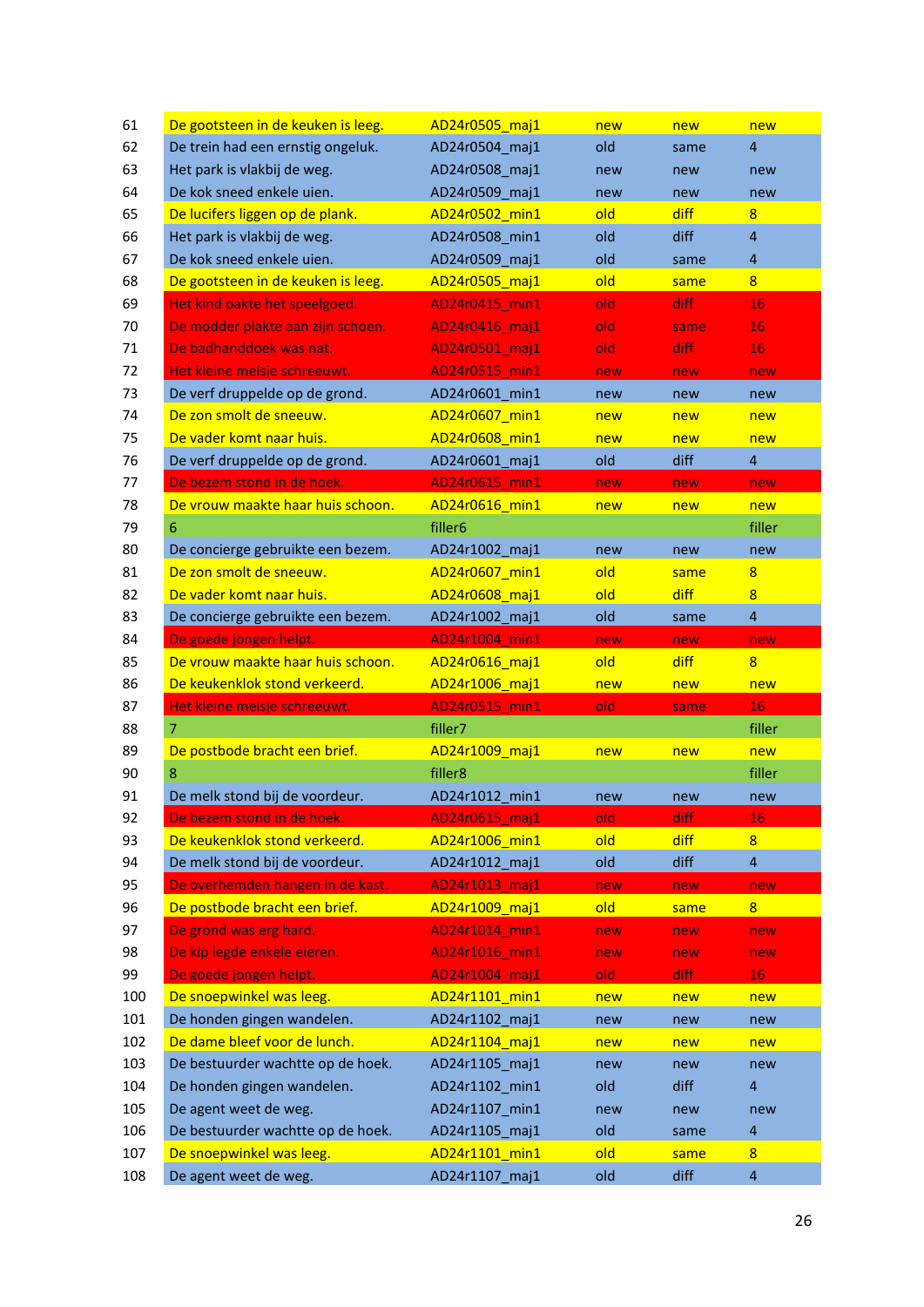| 109 | De dame bleef voor de lunch.         | AD24r1104 min1 | old | diff | 8                       |
|-----|--------------------------------------|----------------|-----|------|-------------------------|
| 110 | De overhemden hangen in de kast.     | AD24r1013 maj1 | old | same | 16                      |
| 111 | Het kleine meisje was gelukkig.      | AD24r1108_min1 | new | new  | new                     |
| 112 | De grond was erg hard.               | AD24r1014 min1 | old | same | 16                      |
| 113 | De kip legde enkele eieren.          | AD24r1016_min1 | old | same | 16                      |
| 114 | De koe gaf wat melk.                 | AD24r1111_maj1 | new | new  | new                     |
| 115 | 9.                                   | filler9        |     |      | filler                  |
| 116 | De twee boeren praten.               | AD24r1113_maj1 | new | new  | new                     |
| 117 | De koe gaf wat melk.                 | AD24r1111 min1 | old | diff | $\overline{4}$          |
| 118 | Het kleine meisje was gelukkig.      | AD24r1108_maj1 | old | diff | $\overline{8}$          |
| 119 | Het eten is duur.                    | AD24r1201 min1 | new | new  | new                     |
| 120 | Het meisje wast haar haar.           | AD24r1202 maj1 | new | new  | new                     |
| 121 | De voortuin was mooi.                | AD24r1203 maj1 | new | new  | new                     |
| 122 | De kranen zijn boven de gootsteen.   | AD24r1205 maj1 | new | new  | new                     |
| 123 | De vrachtwagen met brood komt.       | AD24r1208_min1 | new | new  | new                     |
| 124 | 10                                   | filler10       |     |      | filler                  |
| 125 | De voetbalwedstrijd is voorbij.      | AD24r1210 maj1 | new | new  | new                     |
|     | De vrachtwagen met brood komt.       |                |     |      | $\overline{\mathbf{4}}$ |
| 126 |                                      | AD24r1208 maj1 | old | diff |                         |
| 127 | De kinderen hielpen de melkboer.     | AD24r1212 min1 | new | new  | new                     |
| 128 | De voortuin was mooi.                | AD24r1203_maj1 | old | same | $\overline{8}$          |
| 129 | 11                                   | filler11       |     |      | filler                  |
| 130 | De kinderen hielpen de melkboer.     | AD24r1212_maj1 | old | diff | $\overline{4}$          |
| 131 | De twee boeren praten.               | AD24r1113 min1 | old | diff | 16                      |
| 132 | De voetbalwedstrijd is voorbij.      | AD24r1210 maj1 | old | same | 8                       |
| 133 | De foto kwam uit een boek            | AD24r1213 min1 | new | new  | new                     |
| 134 | Het eten is duur.                    | AD24r1201 maj1 | old | diff | 16                      |
| 135 | Het meisje wast haar haar.           | AD24r1202_maj1 | old | same | 16                      |
| 136 | De foto kwam uit een boek            | AD24r1213_min1 | old | same | $\overline{4}$          |
| 137 | De kranen zijn boven de gootsteen.   | AD24r1205_maj1 | old | same | 16                      |
| 138 | De chocolade pudding was klaar.      | AD24r1214_min1 | new | new  | new                     |
| 139 | De jongen had een speelgoeddraak.    | AD24r1215_maj1 | new | new  | new                     |
| 140 | 12                                   | filler12       |     |      | filler                  |
| 141 | Het fruit zat in een doos.           | AD24r1301_maj1 | new | new  | new                     |
| 142 | 13                                   | filler13       |     |      | filler                  |
| 143 | De echtgenoot bracht enkele bloemen. | AD24r1302_min1 | new | new  | new                     |
| 144 | Het fruit zat in een doos.           | AD24r1301 min1 | old | diff | $\overline{a}$          |
| 145 | De chocolade pudding was klaar.      | AD24r1214 maj1 | old | diff | $\overline{8}$          |
| 146 | Hij maakt de auto schoon.            | AD24r1307_min1 | new | new  | new                     |
| 147 | De grote hond was gevaarlijk.        | AD24r1310_min1 | new | new  | new                     |
| 148 | De aardbeienjam was zoet.            | AD24r1311_min1 | new | new  | new                     |
| 149 | De kinderen eten allemaal.           | AD24r1313_maj1 | new | new  | new                     |
| 150 | De echtgenoot bracht enkele bloemen. | AD24r1302 min1 | old | same | $\overline{8}$          |
| 151 | De jongen heeft zwart haar.          | AD24r1314_maj1 | new | new  | new                     |
| 152 | De moeder hoorde de baby.            | AD24r1315 min1 | new | new  | new                     |
| 153 | De vrachtwagen beklom de heuvel.     | AD24r1316_maj1 | new | new  | new                     |
| 154 | De jongen had een speelgoeddraak.    | AD24r1215_min1 | old | diff | 16                      |
| 155 | De moeder hoorde de baby.            | AD24r1315_min1 | old | same | $\overline{\mathbf{4}}$ |
| 156 | De vrachtwagen beklom de heuvel.     | AD24r1316_maj1 | old |      | $\overline{4}$          |
|     |                                      |                |     | same |                         |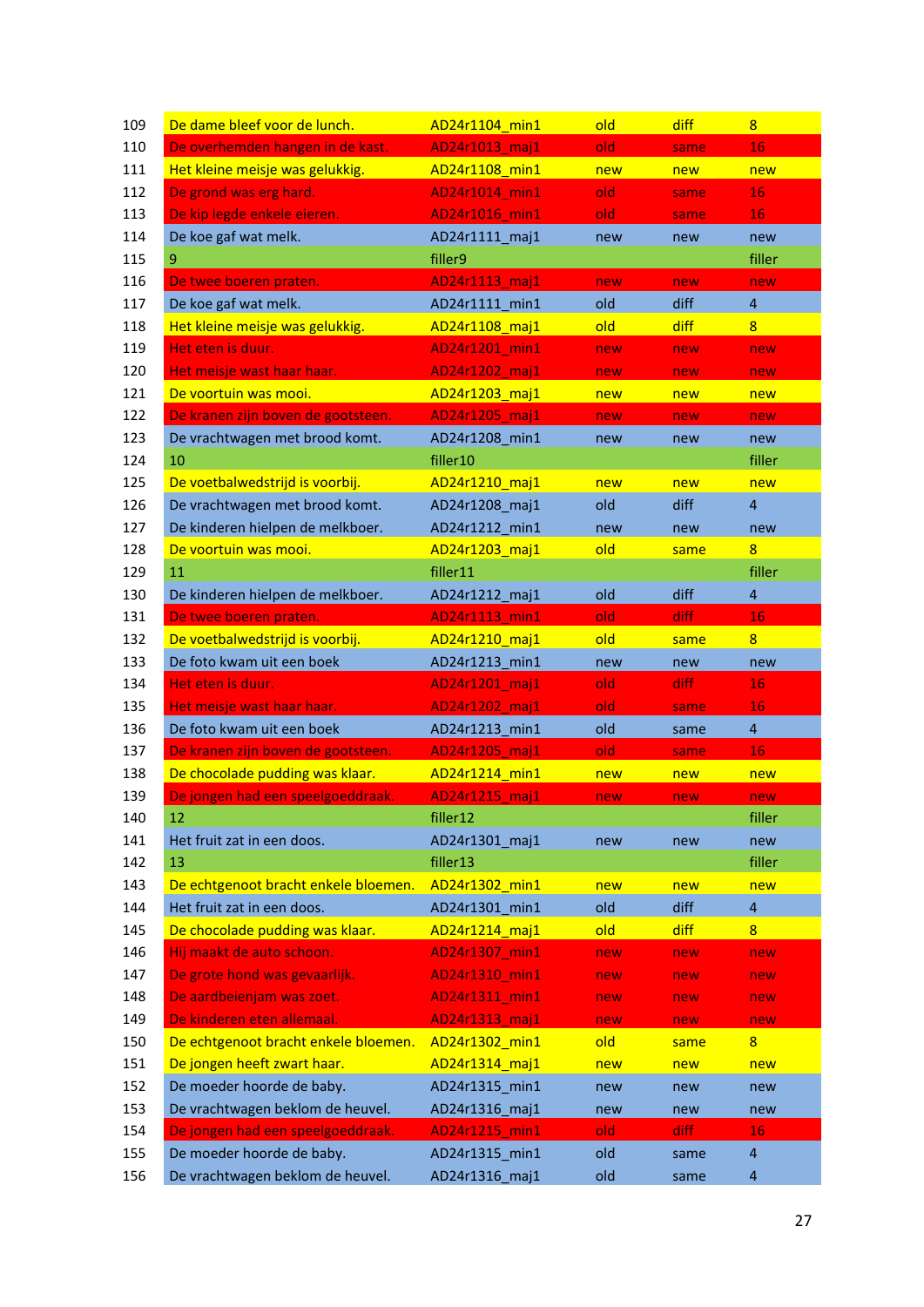| 157 | 14                                  | filler14       |     |       | filler                  |
|-----|-------------------------------------|----------------|-----|-------|-------------------------|
| 158 | De jongen heeft zwart haar.         | AD24r1314 maj1 | old | same  | $\overline{8}$          |
| 159 | De boze man schreeuwde.             | AD24r1401 min1 | new | new   | new                     |
| 160 | De hond slaapt in een mand.         | AD24r1402 maj1 | new | new   | new                     |
| 161 | Hij maakt de auto schoon.           | AD24r1307_maj1 | old | diff. | 16                      |
| 162 | De grote hond was gevaarlijk.       | AD24r1310 min1 | old | same  | 16                      |
| 163 | De aardbeienjam was zoet.           | AD24r1311_maj1 | old | diff  | 16                      |
| 164 | De kinderen eten allemaal.          | AD24r1313_min1 | old | diff  | 16                      |
| 165 | Het keukenraam was schoon.          | AD24r1408 maj1 | new | new   | new                     |
| 166 | De boze man schreeuwde.             | AD24r1401 min1 | old | same  | $8\phantom{1}$          |
| 167 | Het meisje speelde met de baby.     | AD24r1409 min1 | new | new   | new                     |
| 168 | 15                                  | filler15       |     |       | filler                  |
| 169 | De kinderen wasten de borden.       | AD24r1412_min1 | new | new   | new                     |
| 170 | Het meisje speelde met de baby.     | AD24r1409_min1 | old | same  | $\overline{\mathbf{4}}$ |
| 171 | De postbode komt vroeg.             | AD24r1413_maj1 | new | new   | new                     |
| 172 | Het keukenraam was schoon.          | AD24r1408 min1 | old | diff  | 8 <sup>2</sup>          |
| 173 | Het bord wees de weg.               | AD24r1414 maj1 | new | new   | new                     |
| 174 | Het gras wordt lang.                | AD24r1415_maj1 | new | new   | new                     |
| 175 | De hond slaapt in een mand.         | AD24r1402_min1 | old | diff  | 16                      |
| 176 | Het bord wees de weg.               | AD24r1414_min1 | old | diff  | $\overline{4}$          |
| 177 | 16                                  | filler16       |     |       | filler                  |
| 178 | De lucifer viel op de vloer.        | AD24r1416_min1 | new | new   | new                     |
| 179 | Het vuur was erg heet.              | AD24r1502 maj1 | new | new   | new                     |
| 180 | De winkel sloot tijdens de lunch.   | AD24r1504_maj1 | new | new   | new                     |
| 181 | De bestuurder startte de motor.     | AD24r1505 min1 | new | new   | new                     |
| 182 | Het vuur was erg heet.              | AD24r1502 maj1 | old | same  | $\overline{4}$          |
| 183 | 17                                  | filler17       |     |       | filler                  |
| 184 | De kinderen wasten de borden.       | AD24r1412_min1 | old | same  | 16                      |
| 185 | De lucifer viel op de vloer.        | AD24r1416_min1 | old | same  | $\overline{8}$          |
| 186 | De postbode komt vroeg.             | AD24r1413 min1 | old | diff  | 16                      |
| 187 | De jongen haastte zich naar school. | AD24r1506 maj1 | new | new   | new                     |
| 188 | De bestuurder startte de motor.     | AD24r1505_maj1 | old | diff  | $\overline{8}$          |
| 189 | Het gras wordt lang.                | AD24r1415_maj1 | old | same  | 16                      |
| 190 | De kleine baby was mooi.            | AD24r1511_min1 | new | new   | new                     |
| 191 | De dochter dekte de tafel.          | AD24r1512 min1 | new | new   | new                     |
| 192 | De trein stopt op het station.      | AD24r1515 maj1 | new | new   | new                     |
| 193 | De puppy speelt met een bal.        | AD24r1516 min1 | new | new   | new                     |
| 194 | De jongen haastte zich naar school. | AD24r1506 min1 | old | diff  | $8\phantom{1}$          |
| 195 | De winkel sloot tijdens de lunch.   | AD24r1504_maj1 | old | same  | 16                      |
| 196 | De puppy speelt met een bal.        | AD24r1516_maj1 | old | diff  | $\overline{\mathbf{4}}$ |
| 197 | 18                                  | filler18       |     |       | filler                  |
| 198 | De kinderen zwaaiden naar de trein. | AD24r1601_maj1 | new | new   | new                     |
| 199 | De trein stopt op het station.      | AD24r1515 maj1 | old | same  | $8\phantom{1}$          |
| 200 | 19                                  | filler19       |     |       | filler                  |
| 201 | De kinderen zwaaiden naar de trein. | AD24r1601_maj1 | old | same  | $\overline{\mathbf{4}}$ |
| 202 | 20                                  | filler20       |     |       | filler                  |
| 203 | De regenjas is erg nat.             | AD24r1604 min1 | new | new   | new                     |
| 204 | De dame kocht wat boter.            | AD24r1605 min1 | new | new   | new                     |